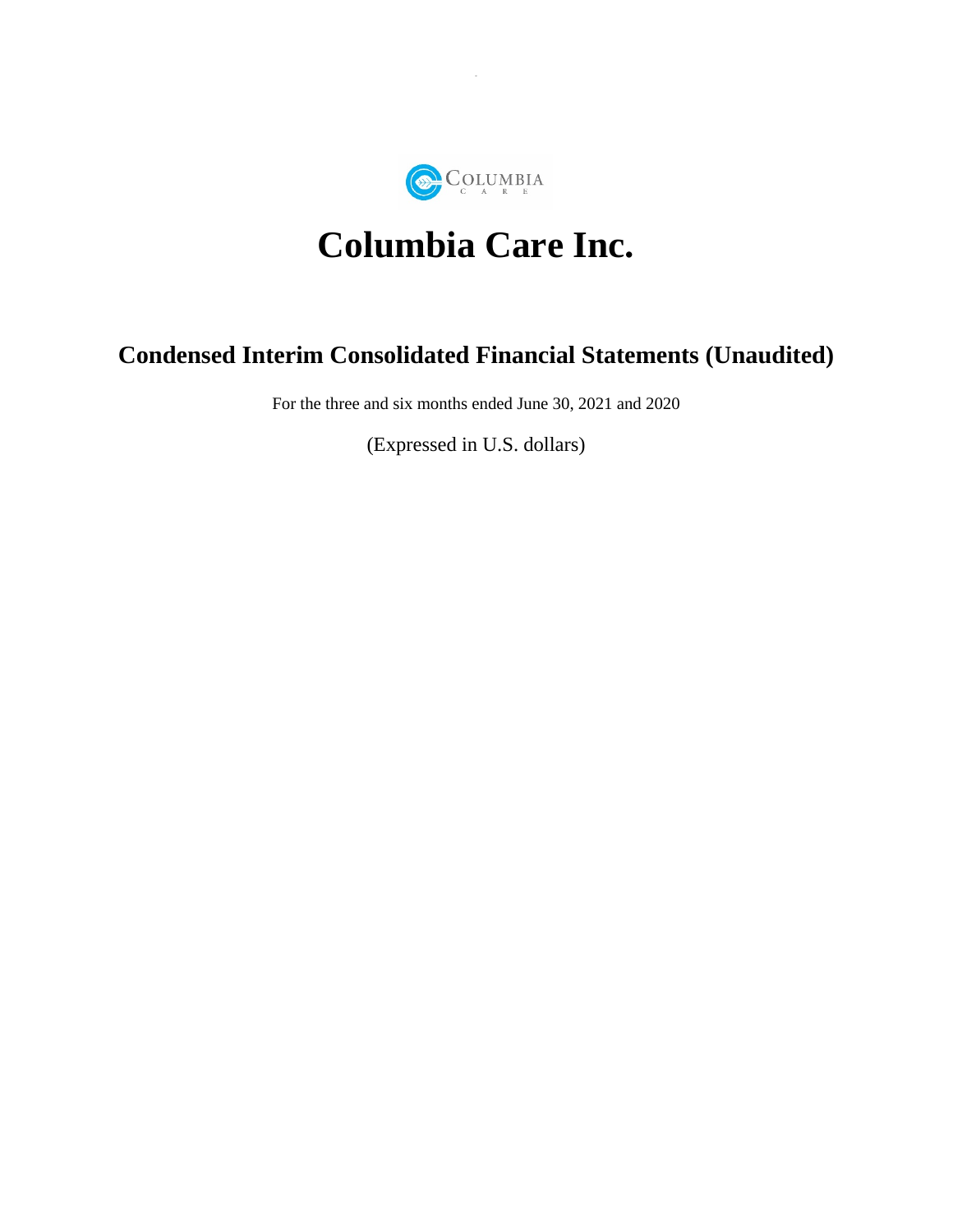# **COLUMBIA CARE INC.**

# CONDENSED INTERIM CONSOLIDATED STATEMENTS OF FINANCIAL POSITION

(expressed in thousands of U.S. dollars)

(unaudited)

|                                                                            | <b>Note</b>          | June 30, 2021     |                       | <b>December 31, 2020</b> |
|----------------------------------------------------------------------------|----------------------|-------------------|-----------------------|--------------------------|
| <b>Assets</b>                                                              |                      |                   |                       |                          |
| Current assets:                                                            |                      |                   |                       |                          |
| Cash                                                                       |                      | \$<br>148,750     | \$                    | 61,111                   |
| Accounts receivable                                                        |                      | 10,568            |                       | 7,414                    |
| Inventory                                                                  | $\boldsymbol{\beta}$ | 164,796           |                       | 111,549                  |
| <b>Biological</b> assets                                                   | 4                    | 48,277            |                       | 18,752                   |
| Prepaid expenses and other current assets                                  |                      | 22,065            |                       | 11,389                   |
| Assets held for sale                                                       | 16                   | 3,483             |                       | 3,483                    |
| Total current assets                                                       |                      | 397,939           |                       | 213,698                  |
| Property and equipment                                                     | 8                    | 180,749           |                       | 114,400                  |
| Right of use assets                                                        |                      | 331,404           |                       | 187,715                  |
| Restricted cash                                                            | 6                    | 10,361            |                       | 10,858                   |
| Long-term deposits                                                         | 6                    | 9,453             |                       | 9,271                    |
| Goodwill                                                                   | 6                    | 254,082           |                       | 132,808                  |
| Intangible assets                                                          | 6,15                 | 285,666           |                       | 100,342                  |
| Notes receivable                                                           | $\boldsymbol{6}$     | 13,314            |                       | 15,832                   |
| Other non-current assets                                                   | 9                    | 46,959            |                       | 7,667                    |
| <b>Total assets</b>                                                        |                      | \$<br>1,529,927   | \$                    | 792,591                  |
| <b>Liabilities and Equity</b><br>Current liabilities:                      |                      |                   |                       |                          |
| Accounts payable                                                           |                      | \$<br>33,205      | \$                    | 18,466                   |
| Accrued expenses and other current liabilities<br>Contingent consideration | 6,9<br>6             | 93,301<br>125,230 |                       | 45,330<br>48,202         |
| Current portion of lease liability                                         |                      | 13,366            |                       | 9,937                    |
| Current portion of long-term debt                                          | 5,6                  | 3,061             |                       | 8,439                    |
| Derivative liability                                                       | 5                    | 18,167            |                       | 17,109                   |
| Liabilities held for sale                                                  | 16                   | 1,483             |                       | 1,483                    |
| Total current liabilities                                                  |                      | 287,813           |                       | 148,966                  |
|                                                                            |                      |                   |                       |                          |
| Long-term debt                                                             | 5                    | 138,098           |                       | 76,090                   |
| Deferred taxes                                                             | 6                    | 92,920            |                       | 32,400                   |
| Long-term lease liability                                                  |                      | 340,655           |                       | 200,741                  |
| Other long-term liabilities                                                |                      | 11,741            |                       | 12,518                   |
| <b>Total liabilities</b>                                                   |                      | 871,227           |                       | 470,715                  |
| Equity:                                                                    |                      |                   |                       |                          |
| Equity attributable to Columbia Care Inc.                                  | $\boldsymbol{g}$     | 680,634           |                       | 341,589                  |
| Non-controlling interest                                                   |                      | (21, 934)         |                       | (19,713)                 |
| Total shareholders' equity                                                 |                      | 658,700           |                       | 321,876                  |
| Total liabilities and equity                                               |                      | \$<br>1,529,927   | $\overline{\partial}$ | 792,591                  |
|                                                                            |                      |                   |                       |                          |

Operations of the Company (Note 1) Commitments and contingencies (Note 13) Subsequent events (Note 19)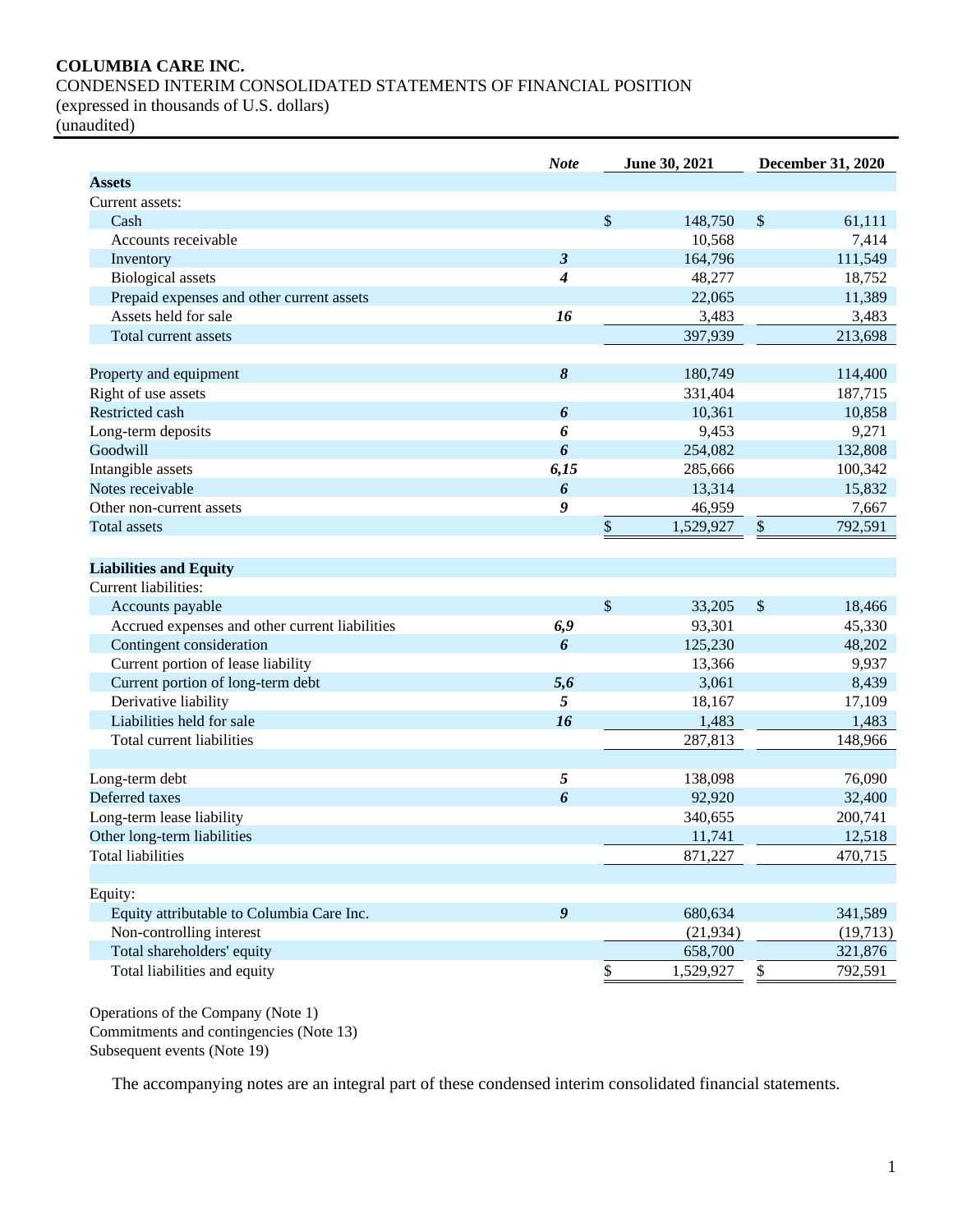# **COLUMBIA CARE INC.**

CONDENSED INTERIM CONSOLIDATED STATEMENTS OF OPERATIONS AND COMPREHENSIVE LOSS (expressed in thousands of U.S. dollars, except for number of shares and per share amounts) (unaudited)

|                                                    |                  |                           | Three months ended June 30, |         |                |         | Six months ended June 30, |                           |             |  |  |
|----------------------------------------------------|------------------|---------------------------|-----------------------------|---------|----------------|---------|---------------------------|---------------------------|-------------|--|--|
|                                                    | <b>Note</b>      |                           | 2021                        |         | 2020           |         | 2021                      |                           | 2020        |  |  |
| Revenues, net of discounts                         |                  | \$                        | 102,387                     | $\sqrt$ | 28,413         | $\sqrt$ | 188,482                   | $\boldsymbol{\mathsf{S}}$ | 54,736      |  |  |
| Cost of sales                                      |                  |                           | (57,696)                    |         | (18,273)       |         | (108, 657)                |                           | (36, 563)   |  |  |
| Cost of sales related to business                  |                  |                           |                             |         |                |         |                           |                           |             |  |  |
| combination fair value adjustments                 |                  |                           |                             |         |                |         |                           |                           |             |  |  |
| to inventories                                     |                  |                           | (1, 352)                    |         |                |         | (1, 492)                  |                           |             |  |  |
| Gross profit before change in                      |                  |                           |                             |         |                |         |                           |                           |             |  |  |
| fair value adjustments of                          |                  |                           |                             |         |                |         |                           |                           |             |  |  |
| biological assets                                  |                  |                           | 43,339                      |         | 10,140         |         | 78,333                    |                           | 18,173      |  |  |
| Fair value adjustments:                            |                  |                           |                             |         |                |         |                           |                           |             |  |  |
| Change in fair value of biological                 |                  |                           |                             |         |                |         |                           |                           |             |  |  |
| assets included in inventory sold                  | $\boldsymbol{4}$ |                           | (26, 462)                   |         | (23,539)       |         | (55,574)                  |                           | (38,089)    |  |  |
| Unrealized gain on changes in                      |                  |                           |                             |         |                |         |                           |                           |             |  |  |
| fair value of biological assets                    |                  |                           |                             |         |                |         |                           |                           |             |  |  |
| and inventory                                      | 4                |                           | 36,958                      |         | 19,218         |         | 76,103                    |                           | 38,326      |  |  |
| Total fair value adjustments                       |                  |                           | 10,496                      |         | (4,321)        |         | 20,529                    |                           | 237         |  |  |
| Gross margin                                       |                  |                           | 53,835                      |         | 5,819          |         | 98,862                    |                           | 18,410      |  |  |
| Operating expenses:                                |                  |                           |                             |         |                |         |                           |                           |             |  |  |
| Selling, general and administrative                |                  |                           | 46,350                      |         | 21,572         |         | 86,197                    |                           | 46,025      |  |  |
| Share-based compensation                           |                  |                           | 5,172                       |         | 8,007          |         | 12,841                    |                           | 15,123      |  |  |
| Total operating expenses                           |                  |                           | (51, 522)                   |         | (29, 579)      |         | (99,038)                  |                           | (61, 148)   |  |  |
| Income (loss) from operations                      |                  |                           | 2,313                       |         | (23,760)       |         | (176)                     |                           | (42, 738)   |  |  |
| Other (expense) income:                            |                  |                           |                             |         |                |         |                           |                           |             |  |  |
| Change in fair value of derivative                 |                  |                           |                             |         |                |         |                           |                           |             |  |  |
| liability                                          |                  |                           | 2,092                       |         |                |         | 1,913                     |                           |             |  |  |
| Loss on conversion of debt                         |                  |                           | (1,580)                     |         |                |         | (1,580)                   |                           |             |  |  |
| Interest (expense) income, net                     |                  |                           | (4,009)                     |         | (222)          |         | (7, 865)                  |                           | 471         |  |  |
| Interest expense related to lease                  |                  |                           |                             |         |                |         |                           |                           |             |  |  |
| liabilities                                        |                  |                           | (4,626)                     |         | (1,462)        |         | (8,343)                   |                           | (2,952)     |  |  |
| Other income (expense), net                        |                  |                           | 61                          |         | (1,969)        |         | (14)                      |                           | (2,132)     |  |  |
| Total other expense, net                           |                  |                           | (8,062)                     |         | (3,653)        |         | (15,889)                  |                           | (4,613)     |  |  |
| Loss before provision for income taxes             |                  |                           | (5,749)                     |         | (27, 413)      |         | (16,065)                  |                           | (47, 351)   |  |  |
| Income tax (expense) benefit                       |                  |                           | (5,130)                     |         | 76             |         | (10, 139)                 |                           | (634)       |  |  |
| Net loss and comprehensive loss                    |                  |                           | (10, 879)                   |         | (27, 337)      |         | (26, 204)                 |                           | (47,985)    |  |  |
| Net loss attributable to non-                      |                  |                           |                             |         |                |         |                           |                           |             |  |  |
| controlling interests                              |                  |                           | (718)                       |         | (3,203)        |         | (630)                     |                           | (3,741)     |  |  |
| Net loss attributable to shareholders              |                  | \$                        | $(10,161)$ \$               |         | $(24, 134)$ \$ |         | $(25,574)$ \$             |                           | (44, 244)   |  |  |
|                                                    |                  |                           |                             |         |                |         |                           |                           |             |  |  |
| Weighted-average number of shares                  |                  |                           |                             |         |                |         |                           |                           |             |  |  |
| used in earnings per share - basic<br>and diluted  |                  |                           | 313,771,867                 |         | 218,027,207    |         | 304,346,270               |                           | 217,283,357 |  |  |
|                                                    |                  |                           |                             |         |                |         |                           |                           |             |  |  |
| Loss attributable to shares (basic and<br>diluted) |                  | $\boldsymbol{\mathsf{S}}$ | $(0.03)$ \$                 |         |                |         |                           |                           | (0.20)      |  |  |
|                                                    | <i>12</i>        |                           |                             |         | $(0.11)$ \$    |         | $(0.08)$ \$               |                           |             |  |  |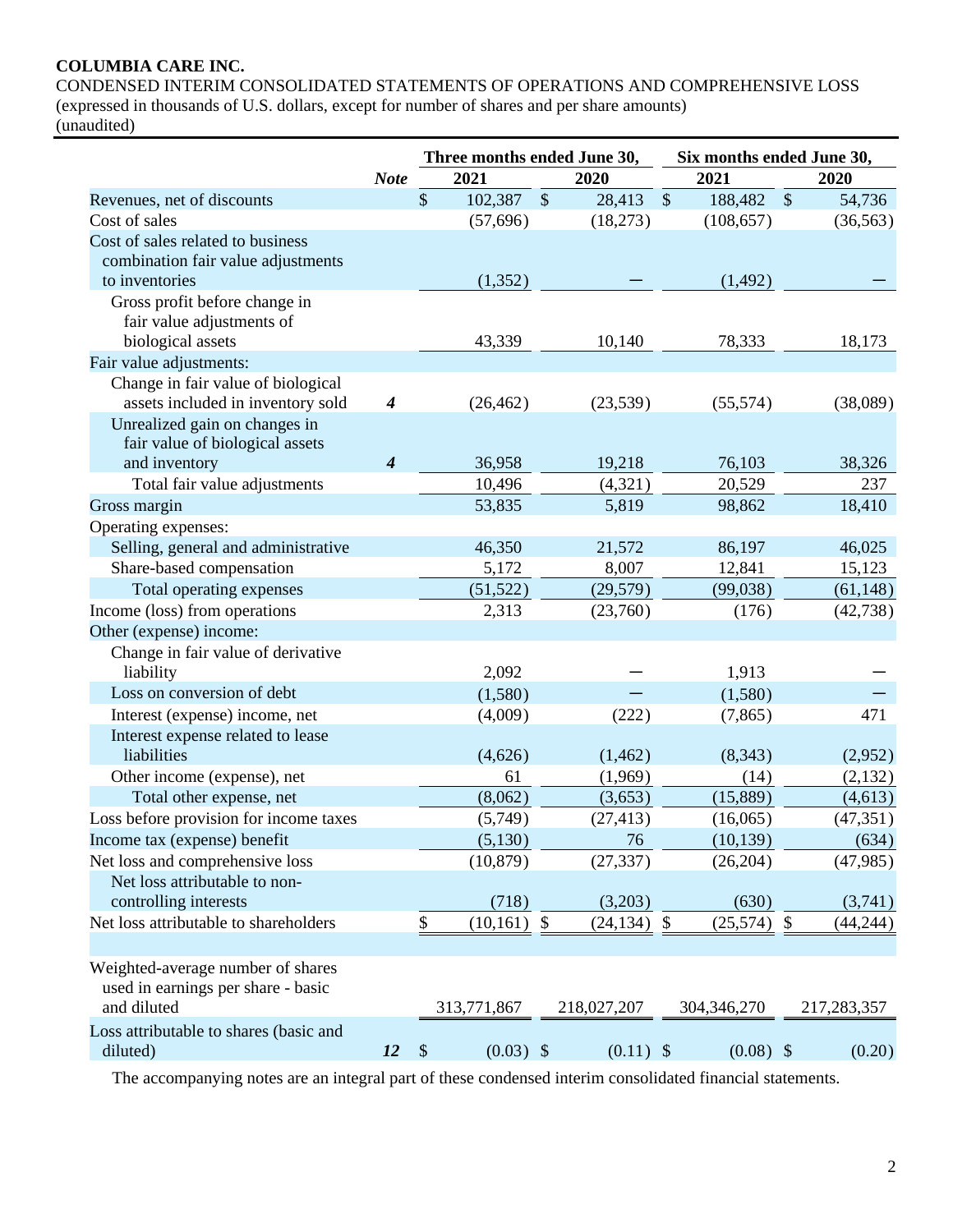# **COLUMBIA CARE INC.** CONDENSED INTERIM CONSOLIDATED STATEMENTS OF CHANGES IN EQUITY

(expressed in thousands of U.S. dollars, except for number of shares)

(unaudited)

|                                            | <b>Share Capital</b> |               |                                |                          |     |                          |     | <b>Total Columbia</b><br>Care Inc. |                 | <b>Non-Controlling</b> |               | <b>Total</b><br>Shareholders' |
|--------------------------------------------|----------------------|---------------|--------------------------------|--------------------------|-----|--------------------------|-----|------------------------------------|-----------------|------------------------|---------------|-------------------------------|
|                                            | <b>Shares</b>        | Amount        |                                | <b>Reserves</b>          |     | <b>Deficit</b>           |     | <b>Shareholders' Equity</b>        | <b>Interest</b> |                        | <b>Equity</b> |                               |
| <b>Balance as of December 31, 2019</b>     | 216,529,181          | \$<br>354,926 | \$                             | 89,550                   | \$. | (176,202)                |     | 268,274                            | \$              | (1,342)                | <sup>\$</sup> | 266,932                       |
| Equity-based compensation (1)              | 1,035,443            | 15,116        |                                |                          |     |                          |     | 15,116                             |                 |                        |               | 15,116                        |
| Cancellation of restricted stock awards    | (22,088)             |               |                                | -                        |     |                          |     |                                    |                 |                        |               |                               |
| Warrants issued with debt                  |                      |               |                                | 3,403                    |     | $\overline{\phantom{0}}$ |     | 3,403                              |                 |                        |               | 3,403                         |
| Sale of membership interests in subsidiary |                      |               |                                | -                        |     |                          |     |                                    |                 | 5,509                  |               | 5,509                         |
| Minority buyout                            | 7,038,835            | 15,500        |                                |                          |     | (14, 824)                |     | 676                                |                 | (1,676)                | (1,000)       |                               |
| Net loss                                   |                      |               | $\qquad \qquad \longleftarrow$ |                          |     | (44, 244)                |     | (44, 244)                          |                 | (3,741)                |               | (47,985)                      |
| Balance as of June 30, 2020                | 224,581,371          | 385,542       |                                | 92,953                   |     | (235,270)                |     | 243,225                            |                 | (1,250)                |               | 241,975                       |
|                                            |                      |               |                                |                          |     |                          |     |                                    |                 |                        |               |                               |
| <b>Balance as of December 31, 2020</b>     | 276,511,831          | 533,735       | \$                             | 112,457                  |     | (304, 603)               | -\$ | 341,589                            | \$              | (19,713)               | -S            | 321,876                       |
| Equity-based compensation <sup>(1)</sup>   | 4,978,136            | 461           |                                | 9,414                    |     |                          |     | 9.875                              |                 |                        |               | 9,875                         |
| Issuance of shares, net                    | 21,792,500           | 133,151       |                                |                          |     |                          |     | 133,151                            |                 |                        |               | 133,151                       |
| Minority buyouts                           | 783,805              |               |                                | 1,591                    |     |                          |     | 1,591                              |                 | (1,591)                |               |                               |
| Issuance of shares in connection with      |                      |               |                                |                          |     |                          |     |                                    |                 |                        |               |                               |
| acquisitions                               | 54,425,879           | 194,182       |                                |                          |     |                          |     | 194.182                            |                 |                        |               | 194,182                       |
| Conversion of convertible debt             | 4,550,139            | 23,919        |                                | -                        |     |                          |     | 23,919                             |                 |                        |               | 23,919                        |
| Cancellation of restricted stock awards    | (438, 248)           |               |                                |                          |     | $\overline{\phantom{0}}$ |     |                                    |                 |                        |               |                               |
| Warrants exercised                         | 813,943              | 1,901         |                                | $\overline{\phantom{m}}$ |     | $\overline{\phantom{0}}$ |     | 1.901                              |                 |                        |               | 1,901                         |
| Net loss                                   |                      | -             |                                |                          |     | (25,574)                 |     | (25, 574)                          |                 | (630)                  |               | (26, 204)                     |
| Balance as of June 30, 2021                | 363,417,985          | 887,349       |                                | 123,462                  |     | (330, 177)               |     | 680,634                            |                 | (21,934)               |               | 658,700                       |

(1) The amounts are shown net of any shares withheld by the Company to satisfy certain tax withholdings in connection with vesting of equity-based awards.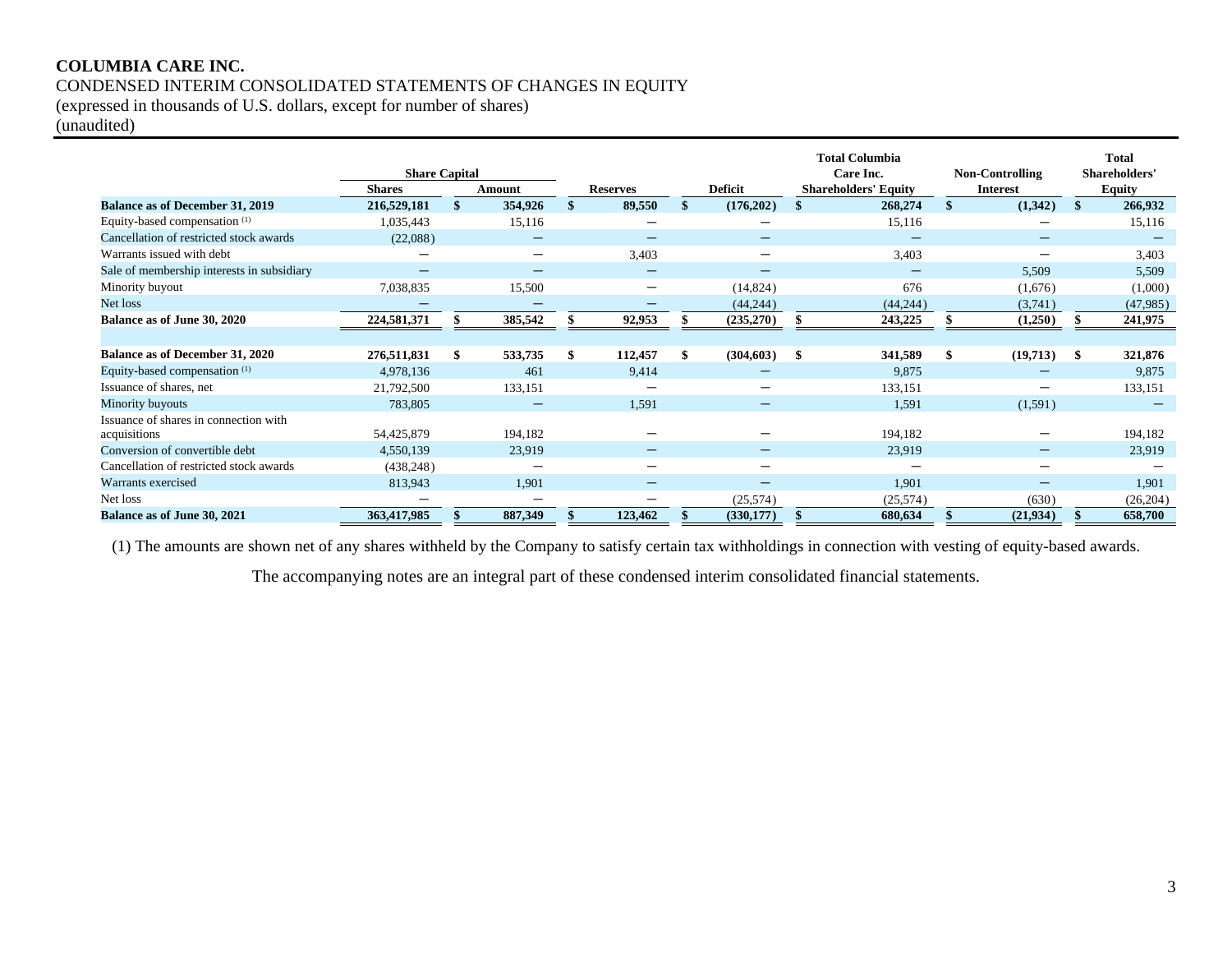# **COLUMBIA CARE INC.** CONDENSED INTERIM CONSOLIDATED STATEMENTS OF CASH FLOWS (expressed in thousands of U.S. dollars)

(unaudited)

|                                                                               | Six months ended June 30, |                 |  |  |  |
|-------------------------------------------------------------------------------|---------------------------|-----------------|--|--|--|
|                                                                               | 2021                      | 2020            |  |  |  |
| <b>Cash flows from operating activities:</b>                                  |                           |                 |  |  |  |
| \$<br>Net loss                                                                | (26,204)                  | -\$<br>(47,985) |  |  |  |
| Adjustments to reconcile net loss to net cash provided by (used in) operating |                           |                 |  |  |  |
| activities:                                                                   |                           |                 |  |  |  |
| Depreciation and amortization                                                 | 25,159                    | 11,630          |  |  |  |
| Equity-based compensation                                                     | 12,841                    | 15,123          |  |  |  |
| Debt amortization expense                                                     | 2,428                     | 123             |  |  |  |
| Loss on conversion of Convertible Notes                                       | 1,580                     |                 |  |  |  |
| Change in fair value of biological assets                                     | (20, 529)                 | (237)           |  |  |  |
| Change in fair value of derivative liability                                  | (1, 913)                  |                 |  |  |  |
| Impairment of disposal group                                                  |                           | 1,969           |  |  |  |
| Provision for obsolete inventory and other assets                             | 1.941                     |                 |  |  |  |
| Deferred taxes                                                                | 1,189                     | (1, 385)        |  |  |  |
| Other                                                                         | 90                        | 1,208           |  |  |  |
| Changes in operating assets and liabilities                                   |                           |                 |  |  |  |
| Accounts receivable                                                           | 1,842                     | (8)             |  |  |  |
| <b>Biological</b> assets                                                      | 4,920                     | (1,189)         |  |  |  |
| Inventory                                                                     | (13, 392)                 | (10,768)        |  |  |  |
| Prepaid expenses and other current assets                                     | (4,693)                   | 1,108           |  |  |  |
| Other assets                                                                  | 3,393                     | (7, 975)        |  |  |  |
| Accounts payable, accrued expenses and other current liabilities              | 923                       | 3,234           |  |  |  |
| Other long-term liabilities                                                   | (4,542)                   | 6,628           |  |  |  |
| Net cash used in operating activities                                         | (14, 967)                 | (28, 524)       |  |  |  |
|                                                                               |                           |                 |  |  |  |
| Cash flows from investing activities:                                         |                           |                 |  |  |  |
| Purchases of property and equipment                                           | (32,261)                  | (30, 366)       |  |  |  |
| Cash paid for other assets                                                    | (15, 727)                 |                 |  |  |  |
| Cash paid for acquisitions, net of cash acquired                              | (34,248)                  |                 |  |  |  |
| Cash for loan under CannAscend and Corsa Verde agreements                     | (281)                     | (239)           |  |  |  |
| Cash paid for deposits                                                        | (1,403)                   | (2,307)         |  |  |  |
| Cash received from deposits                                                   |                           | 3,193           |  |  |  |
| Net cash used in investing activities                                         | (83,920)                  | (29,719)        |  |  |  |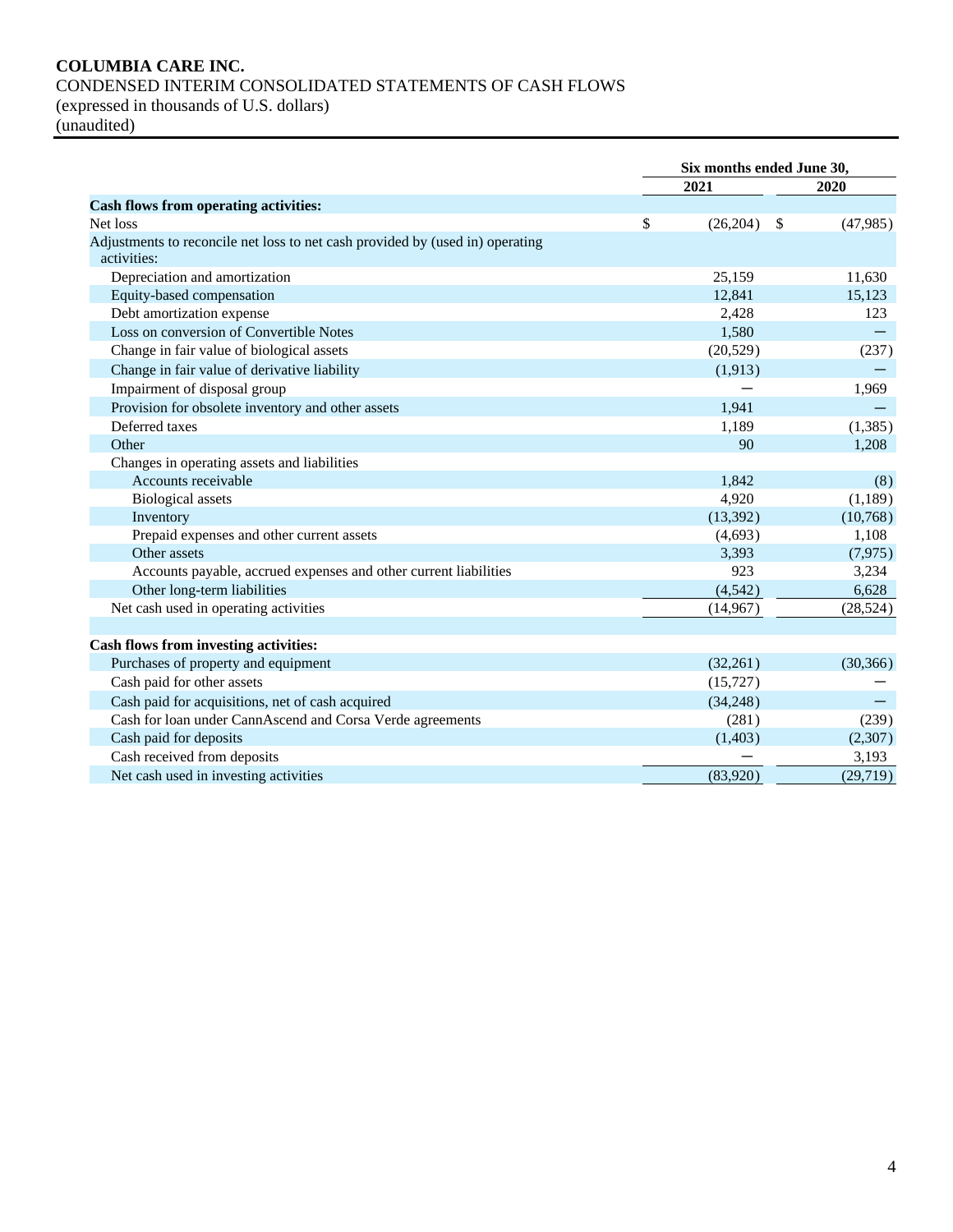# **COLUMBIA CARE INC.**

CONDENSED INTERIM CONSOLIDATED STATEMENTS OF CASH FLOWS (CONTINUED)

(expressed in thousands of U.S. dollars)

(unaudited)

|                                                                                   | Six months ended June 30, |          |    |         |
|-----------------------------------------------------------------------------------|---------------------------|----------|----|---------|
|                                                                                   |                           | 2021     |    | 2020    |
| <b>Cash flows from financing activities:</b>                                      |                           |          |    |         |
| Issuance of common shares, net of issuance costs                                  |                           | 133,559  |    |         |
| Equity issuance costs                                                             |                           | (408)    |    |         |
| Net proceeds from issuance of debt                                                |                           | 71,520   |    | 51,857  |
| Payment of lease liabilities                                                      |                           | (9,206)  |    | (3,230) |
| Exercise of warrants                                                              |                           | 1,901    |    |         |
| Repayment of debt                                                                 |                           | (7, 875) |    |         |
| Taxes paid on equity-based compensation                                           |                           | (2,965)  |    |         |
| Sale of membership interest in subsidiary                                         |                           |          |    | 5,509   |
| Repurchase of common shares                                                       |                           |          |    | (7)     |
| Purchase of minority interest                                                     |                           |          |    | (1,000) |
| Net cash provided by financing activities                                         |                           | 186,526  |    | 53,129  |
| Net increase (decrease) in cash                                                   |                           | 87,639   |    | (5,114) |
| Cash at beginning of the period                                                   |                           | 61,111   |    | 47,464  |
| Cash at end of period                                                             | \$                        | 148,750  | \$ | 42,350  |
|                                                                                   |                           |          |    |         |
| Supplemental disclosure of cash flow information:                                 |                           |          |    |         |
| Cash paid for interest on other obligations                                       | $\$$                      | 6,141    | \$ | 318     |
| Cash paid for interest on lease obligations                                       | \$                        | 7,947    | \$ | 2,952   |
| Cash paid for income taxes                                                        | \$                        | 4,312    | \$ |         |
|                                                                                   |                           |          |    |         |
| Supplemental disclosure of non-cash investing and financing activities:           |                           |          |    |         |
| Lease liabilities arising from the recognition of right-of-use assets             | \$                        | 46,080   | \$ | 7,213   |
| Non-cash fixed asset additions within accounts payable and accrued expenses       | \$                        | 15,182   | \$ | 7,287   |
| <b>Issuance of warrants</b>                                                       | $\$\,$                    |          | \$ | 3,403   |
| Non-cash debt issuance costs within accounts payable and accrued expenses         | \$                        | 215      | \$ |         |
| Debt incurred issued in connection with acquisition of property, plant and        |                           |          |    |         |
| equipment                                                                         | \$                        | 7,000    | \$ |         |
| Shares issued in connection with acquisition of other assets                      | \$                        | 13,359   | \$ |         |
| Shares issued in connection with acquisition of property and equipment            | \$                        | 228      | \$ |         |
| Short term obligation assumed in connection with acquisition of other assets      | \$                        | 10,000   | \$ |         |
| Conversion of Convertible Notes into equity, net                                  | \$                        | 10,212   | \$ |         |
| Extinguishment of derivative liability upon conversion of Convertible Notes       |                           |          |    |         |
| into equity                                                                       | \$                        | 12,127   | \$ |         |
| Derivative liability recognized upon issuance of convertible debt                 | \$                        | 15,099   | \$ |         |
| Non-cash equity issuance costs within accounts payable and accrued expenses       | \$                        |          | \$ | 1,077   |
| Shares issued in connection with business acquisitions                            | \$                        | 130,701  | \$ |         |
| Shares issued in connection with satisfaction of contingent consideration         | \$                        | 48,202   | \$ |         |
| Note payable, net of discount, issued in connection with acquisition              | \$                        | 9,081    | \$ |         |
| Conversion of promissory note into shares in connection with business acquisition | \$                        | 1,500    | \$ |         |
| Minority buyout by issuance of shares                                             | $\,$                      | 1,591    | \$ |         |
| Contingent consideration incurred in connection with acquisition                  | \$                        | 125,230  | \$ |         |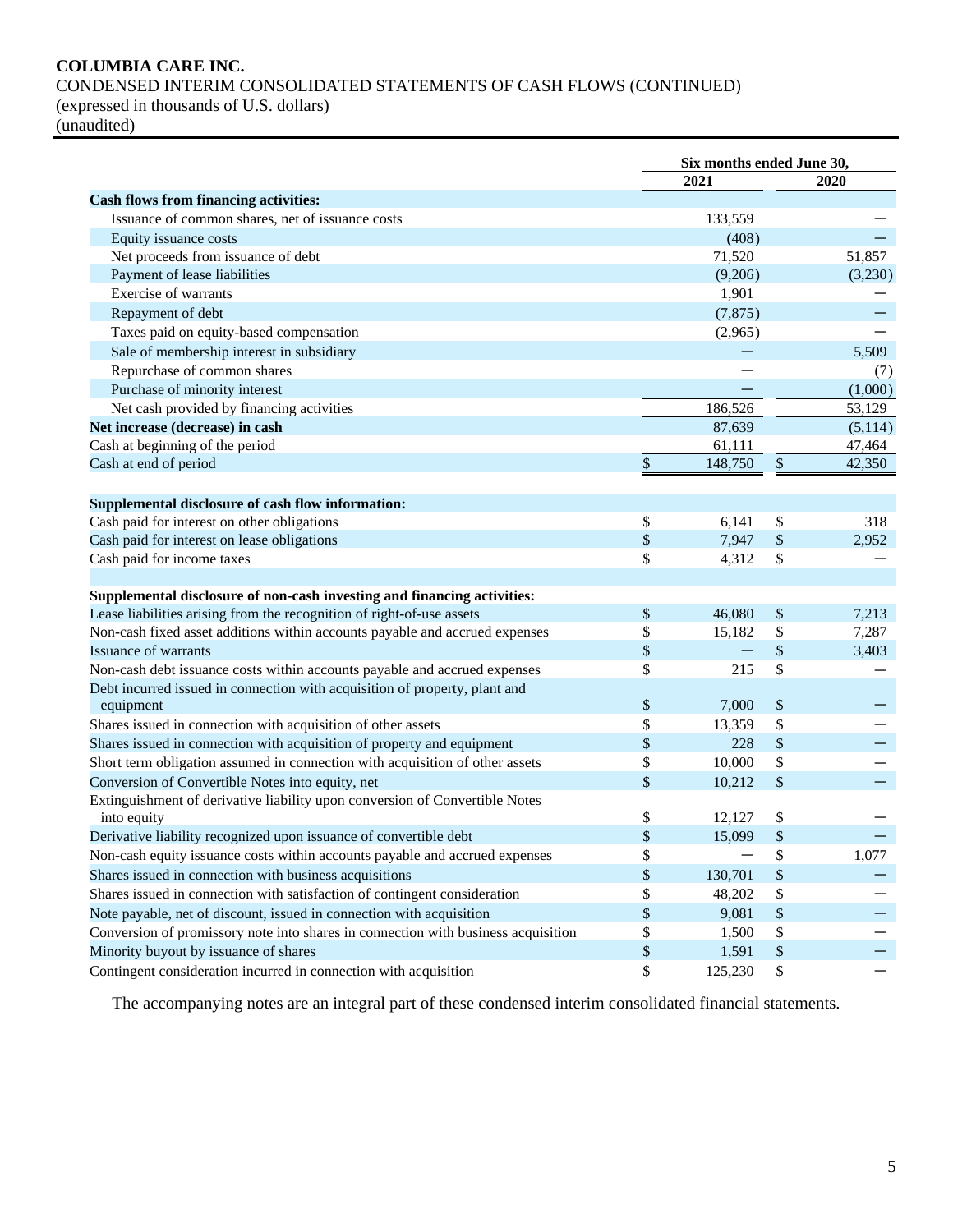# **1. OPERATIONS OF THE COMPANY**

Columbia Care Inc. ("the Company" or "the Parent") was incorporated under the laws of the Province of Ontario on August 13, 2018. The Company's principal mission is to improve lives by providing cannabis-based health and wellness solutions and derivative products to qualified patients and consumers. The Company's head office and principal address is 680 Fifth Ave. 24<sup>th</sup> Floor, New York, New York 10019. The Company's registered and records office address is 666 Burrard St #1700, Vancouver, British Columbia V6C 2X8.

On April 26, 2019, the Company completed a reverse takeover ("RTO") transaction and private placement. Following the RTO, the Company's Common Shares were listed on the Aequitas NEO exchange, trading under the symbol "CCHW". As of the time of this report, the Company's Common Shares are also listed on the Canadian Securities Exchange under the symbol "CCHW", the OTCQX Best Market under the symbol "CCHWF" and on the Frankfurt Stock Exchange under the symbol "3LP".

In March 2020, the World Health Organization declared coronavirus COVID-19 a global pandemic. The outbreak of this contagious disease, along with the related adverse public health developments, have negatively affected workforces, economies and financial markets on a global scale. The Company incurred lower revenues, and additional expenditures related to COVID-19 during the first half of 2020. During the first half of 2020, the Company's operations in Massachusetts were affected by a temporary shutdown of adult-use operations and in Illinois and California by rules related to social distancing and limiting the Company's retail operations to curb-side pick-up. The Company's operating results, with the exception of our California market, were not materially impacted during the first half of 2021. Currently, the Company is closely monitoring the impact of the pandemic on all aspects of its business, and it is not possible for the Company to predict the duration or magnitude of the adverse results of the outbreak and its effects on the Company's business or results of operations.

The Company is subject to risks common in the life sciences and consumer products industries including, but not limited to, compliance with government regulations, regulatory approvals, competitive markets, new technological innovations, protection of proprietary technology, dependence on key personnel, uncertainty of market acceptance and the need to obtain additional financing.

While cannabis and CBD-infused products are legal under the laws of many U.S. states (with varying restrictions applicable), the United States Federal Controlled Substances Act classifies all "marijuana" as a Schedule I drug, whether for medical or recreational use. Under U.S. federal law, a Schedule I drug or substance has a high potential for abuse, no accepted medical use in the United States, and a lack of safety for use under medical supervision.

In recent years, a temporary federal legislative enactment that prohibits the Department of Justice from expending appropriated funds to enforce federal laws that interfere with a state's implementation of its own medical marijuana laws has been included in multiple Appropriations laws that have passed Congress. This so-called budget rider is known as the Rohrbacher-Farr Amendment. The Rohrbacher-Farr Amendment has been included in successive appropriations legislation or resolutions since 2015. The Rohrbacher-Farr Amendment was extended most recently in the Omnibus Appropriations Act of 2021, which funds the agencies of the federal government through September 30, 2021. Notably, the Rohrbacher-Farr Amendment has applied only to medical marijuana programs and has not provided the same protections to enforcement against adult-use activities.

These condensed interim consolidated financial statements have been prepared in accordance with International Financial Reporting Standards ("IFRS").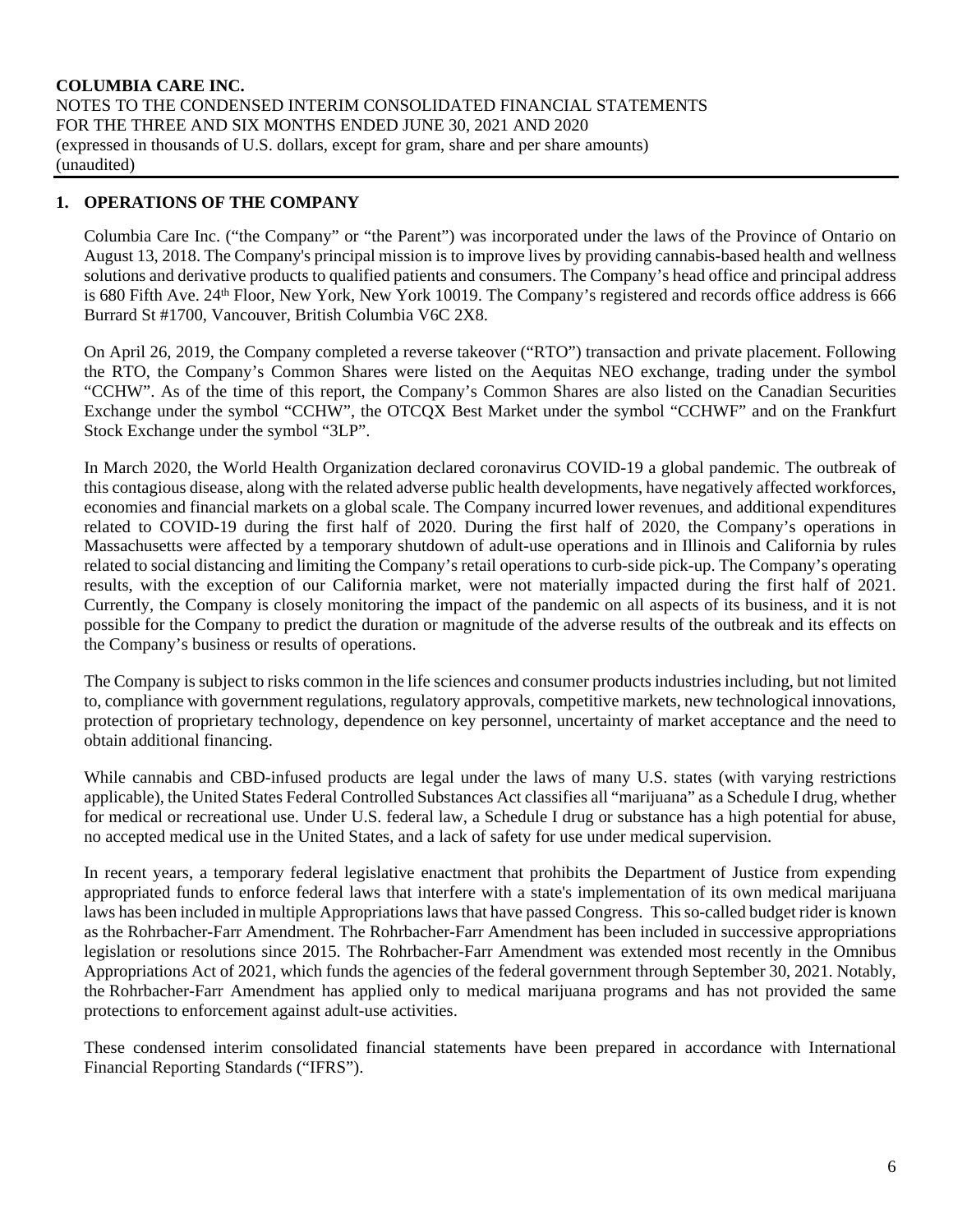# **2. SUMMARY OF SIGNIFICANT ACCOUNTING POLICIES**

#### *Basis of preparation*

These condensed interim consolidated financial statements have been prepared in accordance with International Accounting Standards ("IAS") 34, Interim Financial Reporting, as issued by the International Accounting Standards Board ("IASB") and should be read in conjunction with the Company's audited consolidated financial statements as of and for the year ended December 31, 2020. These condensed interim consolidated financial statements do not include all disclosures required for a complete set of IFRS financial statements. However, selected explanatory notes are included to explain events and transactions deemed significant to provide an understanding of the changes in the Company's financial position and performance since its most recent annual financial statements. These financial statements are presented in U.S. dollars. The Canadian dollar serves as the functional currency of the Company and the Company's subsidiaries all use the U.S. dollar as their functional currency.

These condensed interim consolidated financial statements were approved and authorized by the board of directors of the Company on August 16, 2021.

#### *Significant Accounting Judgments, Estimates and Assumptions*

The preparation of the Company's condensed interim consolidated financial statements requires management to make judgments, estimates and assumptions that affect the application of policies and reported amounts of assets and liabilities, and revenue and expenses. Actual results may differ from these estimates. The estimates and underlying assumptions are reviewed on an ongoing basis. Revisions to accounting estimates are recognized in the period in which the estimate is revised if the revision affects only that period or in the period of the revision and future periods if the revision affects both current and future periods. The significant judgments made by management in applying the Company's accounting policies and the key sources of estimation uncertainty were consistent with those described in the Company's most recent annual consolidated financial statements.

#### *Loss on conversion of Convertible Debt*

Under the terms of the Company's Convertible Debt, the Company is permitted to offer additional incentives to the convertible debtholders as an inducement to convert their convertible debt into common shares. The additional incentive offered to the convertible debt holders is accounted for by the company by recognizing a loss on conversion equal to the fair value of additional shares that were issued as a result of the incentive program. The difference between the net book value of the debt that is converted, and the inducement loss is credited to equity. The write-down of the derivative liability that relates to the embedded conversion feature within the Convertible Debt is also credited to equity.

#### *Accounting for Real Estate Asset Acquisitions*

The Company's real estate acquisitions are generally accounted for as asset acquisitions as substantially all of the fair value of the gross assets acquired is concentrated in a single identifiable asset or group of similar identifiable assets. The Company records the cost of assets acquired as tangible and intangible assets and liabilities assumed based upon their estimated fair values as of the acquisition date.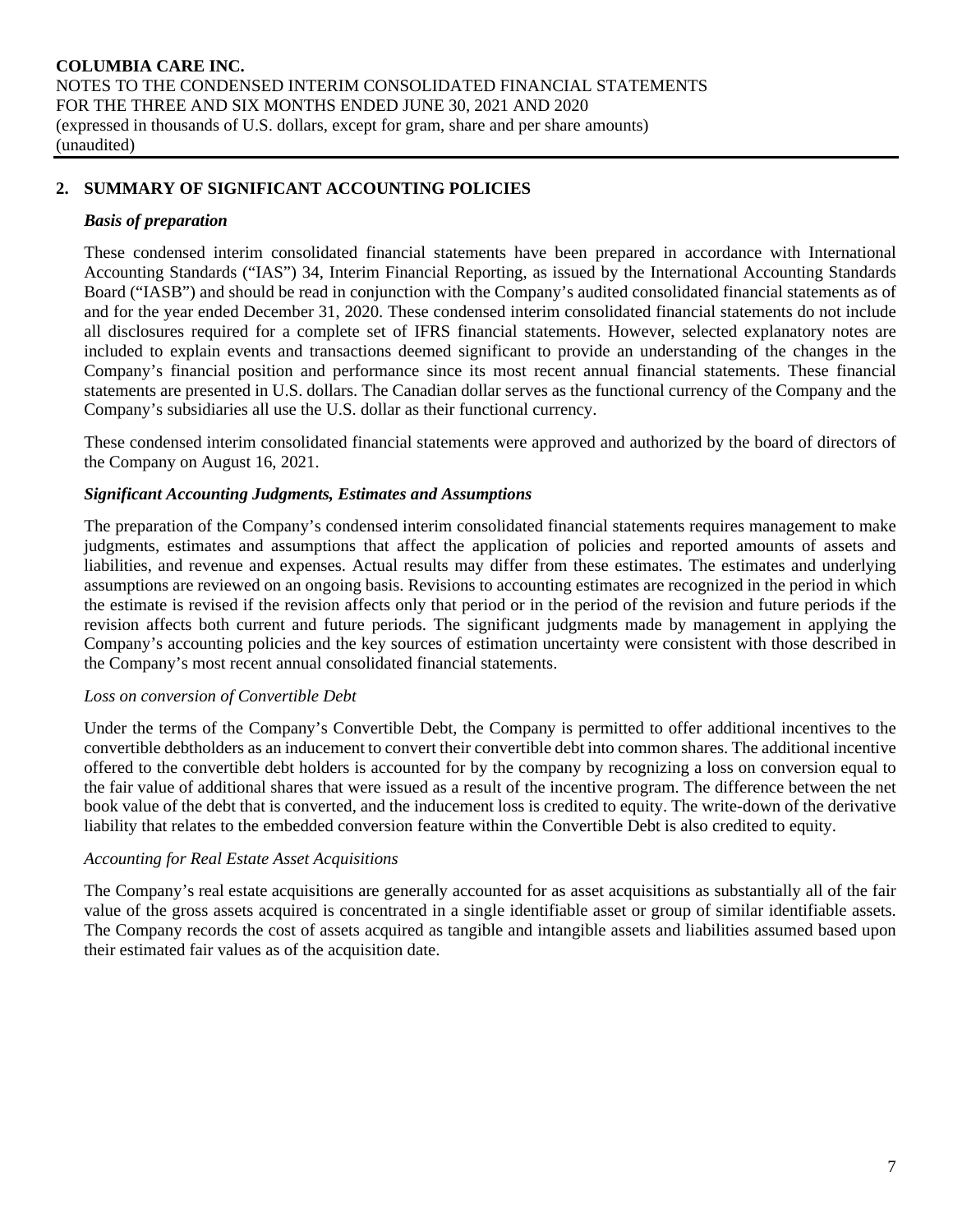# **3. INVENTORY**

Details of the Company's inventory are shown in the table below:

|                                                     |               | <b>Capitalized</b><br>cost |     | <b>Biological asset</b><br>fair value adjustment |               | Carrying<br>amount |
|-----------------------------------------------------|---------------|----------------------------|-----|--------------------------------------------------|---------------|--------------------|
| Work-in-process - cannabis in cures and final vault | <sup>\$</sup> | 28,205                     | \$. | 60,509                                           | <sup>\$</sup> | 88,714             |
| Finished goods - dried cannabis, concentrate and    |               |                            |     |                                                  |               |                    |
| edible products                                     |               | 22,358                     |     |                                                  |               | 22,358             |
| Accessories and supplies                            |               | 477                        |     |                                                  |               | 477                |
| Carrying amount, December 31, 2020                  |               | 51,040                     |     | 60,509                                           | \$            | 111,549            |
|                                                     |               |                            |     |                                                  |               |                    |
| Work-in-process - cannabis in cures and final vault | $\mathbb{S}$  | 46,576 \$                  |     | 76,282                                           | -S            | 122,858            |
| Finished goods - dried cannabis, concentrate and    |               |                            |     |                                                  |               |                    |
| edible products                                     |               | 41,353                     |     |                                                  |               | 41,353             |
| Accessories and supplies                            |               | 585                        |     |                                                  |               | 585                |
| Carrying amount, June 30, 2021                      |               | 88,514                     |     | 76,282                                           |               | 164,796            |

Inventories consist of the capitalized inventory costs and the fair value adjustment on biological assets. The capitalized cost component of inventories represents the amount of cost before any fair value adjustments transferred to inventory through unrealized fair value gains recognized on the transformation of biological assets. The biological asset fair value adjustment is exclusive of any cash outlays and represents the non-cash fair value incremental adjustment arising from the transformation of biological assets transferred to inventory as deemed cost. Together, the capitalized cost and the incremental biological asset fair value adjustments comprise the total carrying amount of inventory.

# **4. BIOLOGICAL ASSETS**

Biological assets consist of actively growing cannabis plants expected to be harvested as agricultural produce. The changes in the carrying amount of the biological assets are shown in the table below:

| Carrying amount, December 31, 2019       | \$<br>13,079 |
|------------------------------------------|--------------|
| Changes in fair value less costs to sell |              |
| due to biological transformation         | 38,089       |
| Production costs capitalized             | 8,125        |
| Transferred to inventories upon harvest  | (44, 787)    |
| Carrying amount, June 30, 2020           | \$<br>14,506 |
|                                          |              |
| Carrying amount, December 31, 2020       | \$<br>18,752 |
| Changes in fair value less costs to sell |              |
| due to biological transformation         | (55,574)     |
| Production costs capitalized             | 5,020        |
| Transferred to inventories upon harvest  | 80,079       |
| Carrying amount, June 30, 2021           | 48,277       |

The Company's biological assets consist of unharvested cannabis plants and are presented at their fair values less costs to sell up to the point of harvest. The valuation of these biological assets is obtained using a specific valuation technique where the inputs are based upon unobservable market data (Level 3 in the fair value hierarchy).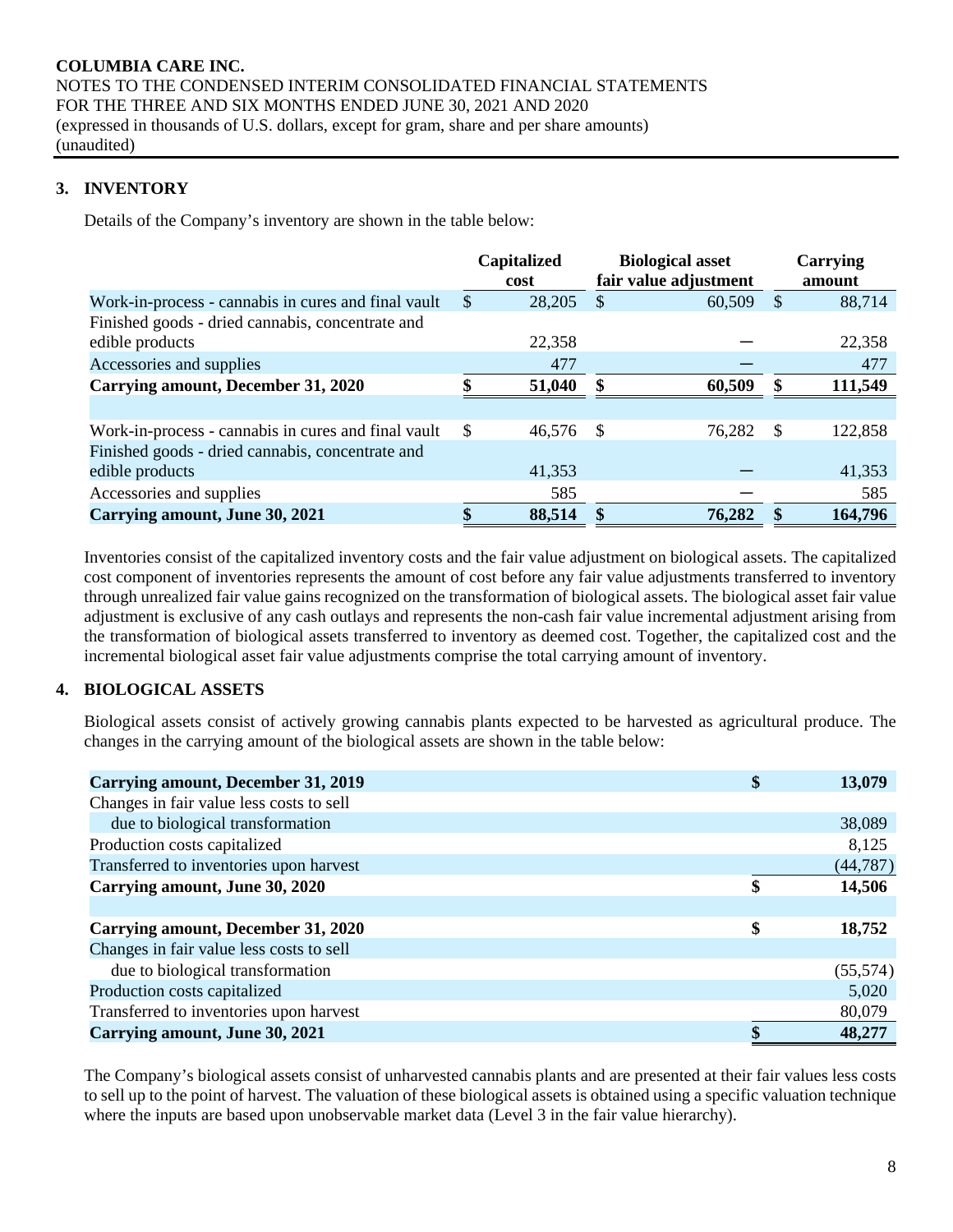The valuation of biological assets is based on a market approach where fair value at the point of harvest is estimated based on future selling prices less the costs to sell at harvest. For in-process biological assets, the estimated fair value at the point of harvest is adjusted based on the plants' stage of growth, which is determined by reference to days remaining to harvest over the average growth cycle.

The Company's estimates are subject to changes that could result from volatility of market prices, unanticipated regulatory changes, harvest yields, loss of crops, changes in estimates and other uncontrollable factors that could significantly affect the future fair value of biological assets.

These estimates include the following assumptions:

- i. Selling prices per gram were determined by estimating the Company's average selling price for each respective period. The Company's average selling price for the six months ended June 30, 2021 and 2020 was \$4.80 and \$11.58 per gram, respectively;
- ii. The stage of plant growth at which point of harvest is determined. As of June 30, 2021 and December 31, 2020, the biological assets were on average 48% and 54% completed, respectively;
- iii. Selling and other fulfillment costs were determined by estimating the Company's average cost per gram, which was \$0.62 and \$2.25 per gram and equivalent gram of cannabis sold for the six months ended June 30, 2021 and 2020, respectively;
- iv. Expected yield per plant varies by strain and is estimated through historical growing results or grower estimate if historical results are not available. The Company's average dry yield per plant for the six months ended June 30, 2021 and 2020 was 145 and 148 grams per plant, respectively.

Significant unobservable assumptions used in the valuation of biological assets, including the sensitivities on changes in these assumptions and their effect on the fair value of biological assets, are shown in the table below:

|                                                 | Range of inputs as on              |                            | <b>Effect on fair value</b>      |  |               |          |                          |  |  |
|-------------------------------------------------|------------------------------------|----------------------------|----------------------------------|--|---------------|----------|--------------------------|--|--|
| <b>Significant assumptions</b>                  | June 30, 2021                      | <b>December 31, 2020</b>   | <b>Sensitivity</b>               |  | June 30, 2021 |          | <b>December 31, 2020</b> |  |  |
| Selling price per gram                          | \$2.06 to \$10.59                  | \$1.59 to \$11.25 per gram | Increase by \$1.00<br>per gram   |  | 12.186        | <b>S</b> | 6,435                    |  |  |
| Stage of growth                                 | 32% to 63%                         | 26% to 59%                 | Increase by 5%                   |  | 3.350         | \$.      | 1,768                    |  |  |
| Selling and other<br>fulfillment costs per gram | \$0 to \$2.98                      | \$0 to \$4.91 per gram     | Increase by \$1.00<br>per gram   |  | (12, 186)     |          | (6, 436)                 |  |  |
| Expected dry yield per<br>plant                 | 61.82 to 262.59<br>grams per plant | 46 to 220 grams per plant  | Increase by 5<br>grams per plant |  | 944           | S        | 804                      |  |  |

The Company's estimates are subject to change and differences from the anticipated yield will be recognized as gain or loss on biological assets in future periods.

The Company's estimates and assumptions reflect differences in regulatory restrictions applicable to the states in which the Company operates. For states other than New York, selling prices per gram were calculated using the Company's average selling price of dried cannabis that does not involve any extraction or other processing activities, to reflect the value of such products up to the point of harvest. For New York, where only sales of concentrate and edible products were permitted through March 31, 2020, selling prices per gram and yield per plant were calculated based on the Company's average selling price of concentrate products and dry weight equivalent grams of such products in the fair value calculation. Subsequent to March 31, 2020, in New York, selling prices per gram were calculated using the Company's average selling price for packaged flower.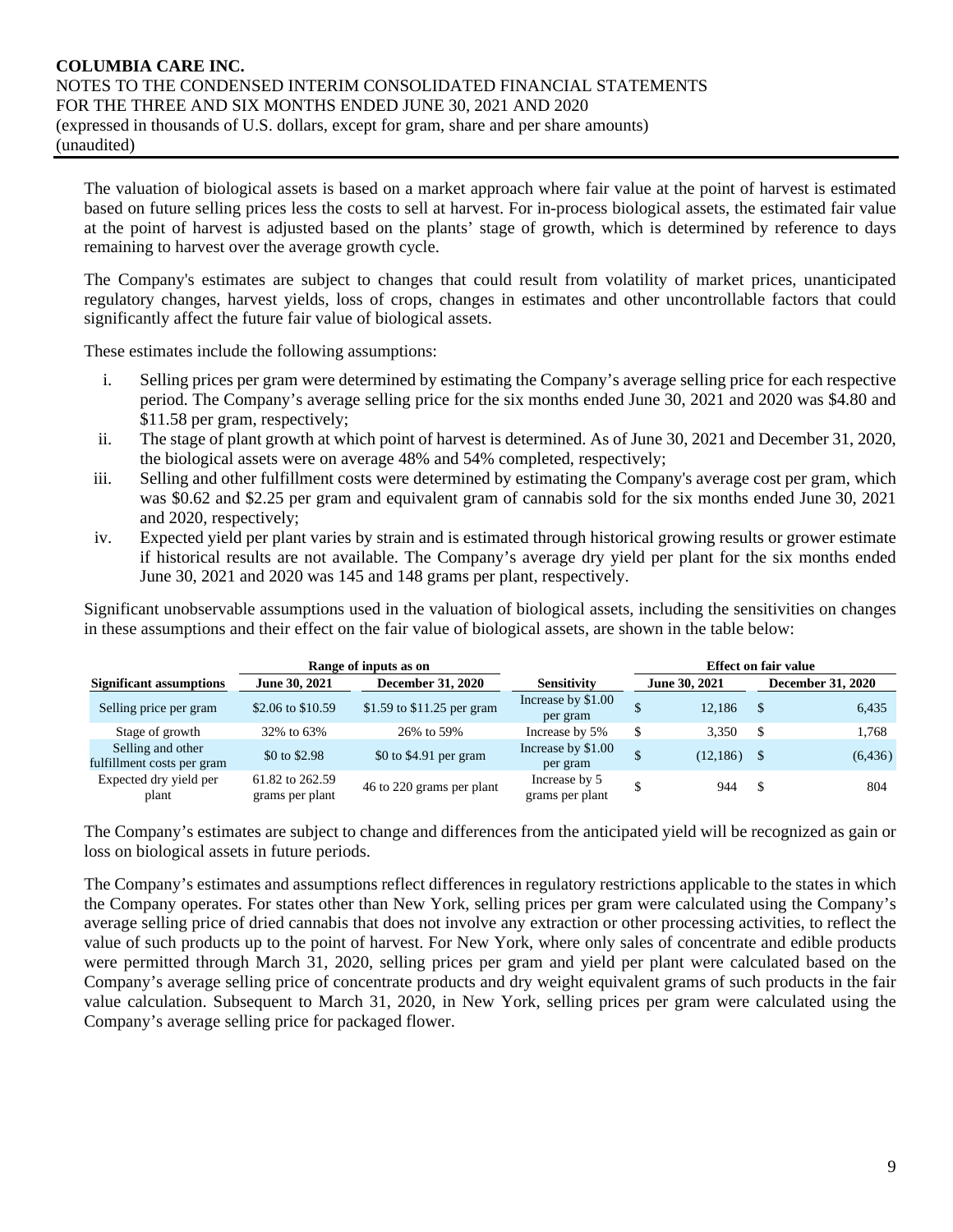# **5. CURRENT AND LONG-TERM DEBT**

Current and long-term obligations, net, are shown in the table below:

|                                                     | <b>June 30, 2021</b> |              | <b>December 31, 2020</b> |
|-----------------------------------------------------|----------------------|--------------|--------------------------|
| Term debt                                           | \$<br>73,329         | <sup>S</sup> | 69,965                   |
| Convertible debt                                    | 80,100               |              | 18,760                   |
| Acquisition related promissory notes (Note 6)       | 6,901                |              | 8,776                    |
| Project Cannabis real estate related notes (Note 6) | 7,000                |              |                          |
| Unamortized debt discount                           | (21,003)             |              | (10,500)                 |
| Unamortized debt premium                            | 467                  |              | 607                      |
| Unamortized deferred financing costs                | (5,635)              |              | (3,079)                  |
| Total debt                                          | 141,159              |              | 84,529                   |
| Less current portion, net                           | (3,061)              |              | (8, 439)                 |
| Long-term portion                                   | 138,098              |              | 76,090                   |

The following table summarizes the scheduled principal payments on the Company's outstanding indebtedness as of June 30, 2021:

|                              |   |                  |                                  | <b>Closing</b> |       |               | <b>PHC</b> real |         |
|------------------------------|---|------------------|----------------------------------|----------------|-------|---------------|-----------------|---------|
|                              |   |                  | <b>Promissory</b><br>Convertible |                |       | estate        |                 |         |
| <b>Year ending</b>           |   | <b>Term debt</b> | debt                             | <b>Notes</b>   |       | related notes |                 | Total   |
| Due in Year 1                | S | 49               | $\overline{\phantom{0}}$         |                | 3,151 |               | $-$ \$          | 3,200   |
| Due in Years 2-5             |   | 70,393           | 80,100                           |                | 3,750 |               | 7,000           | 161,243 |
| Due in $5+$ Years            |   | 2,887            |                                  |                |       |               |                 | 2,887   |
| Total future debt maturities |   | 73,329           | 80,100                           |                | 6,901 |               | 000,            | 167,330 |

The Company was in compliance with all financial covenants and was not in default of any provisions under any of its debt arrangements as of June 30, 2021.

#### *Convertible Debt*

In April 2021, the Company offered an incentive program to the holders of the Convertible Notes, pursuant to which, the Company would issue to each noteholder that surrendered its Convertible Notes for conversion on or before May 28, 2021, 20 Common Shares of the Company on a private placement basis for each US\$1,000 aggregate principal amount of Convertible Notes surrendered for conversion. Pursuant to this incentive program, 4,550,139 shares were issued upon of conversion of \$13,160 of Convertible Notes.

These conversions resulted in recognition of a loss on conversion of \$1,580, write down of derivative liability, debt discount and debt amortization of \$12,127, \$2,855 and \$93, respectively and a corresponding credit to paid in capital of \$23,919 during the three months ended June 30, 2021. Convertible note holders of \$5,600 of the convertible debt issued in 2020 did not convert their debt into Common Shares and as of June 30, 2021, \$5,600 of the convertible debt issued in 2020 was still outstanding.

#### *2025 Convertible Debt*

On June 29, 2021, the Company completed an offering of 6.00% Secured Convertible Notes Due 2025 ("2025 Convertible Notes") for an aggregate principal amount of \$74,500.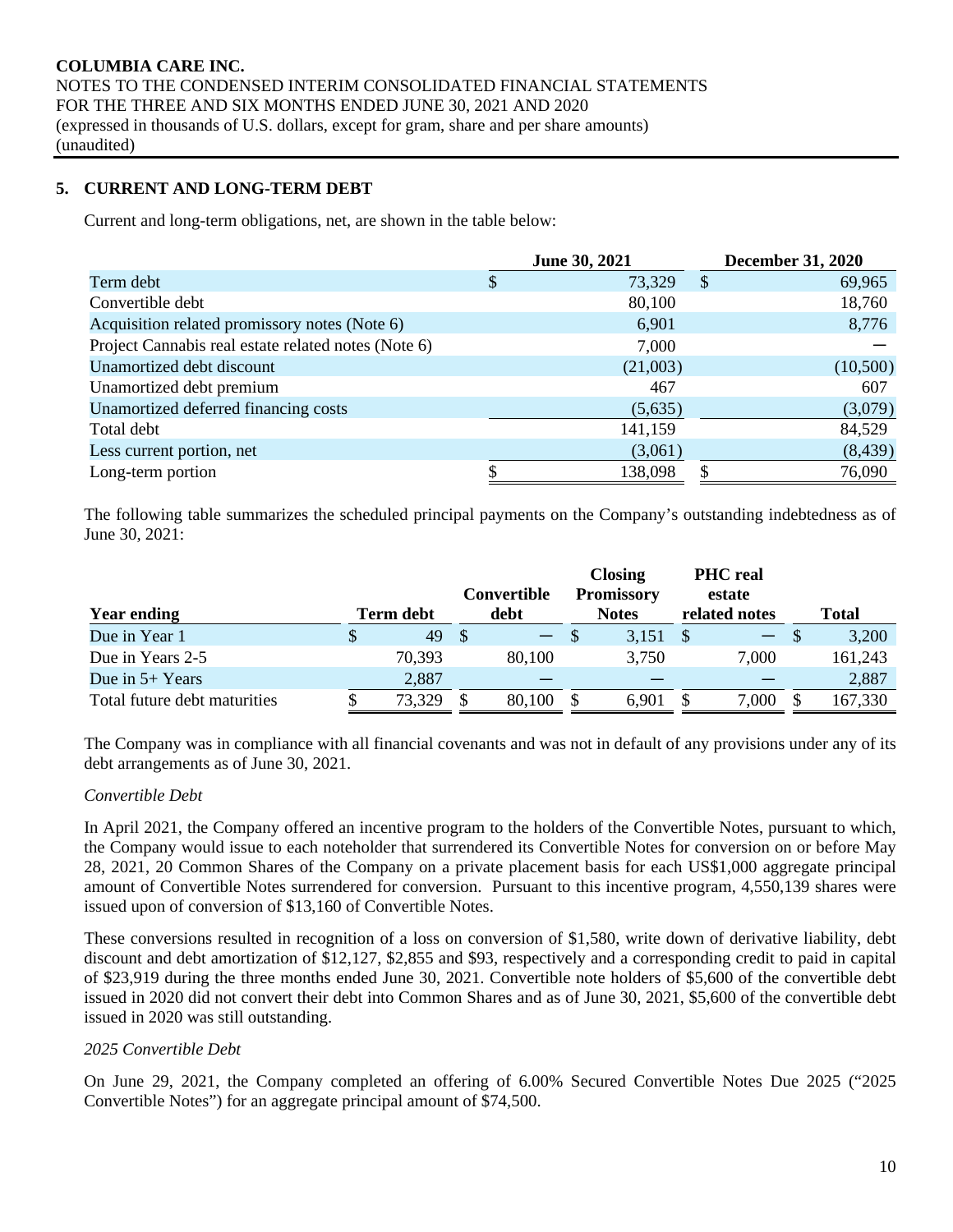The 2025 Convertible Notes are senior secured obligations of the Company and will accrue interest payable semiannually in arrears and mature on June 29, 2025, unless earlier converted, redeemed or repurchased. The 2025 Convertible Notes shall be convertible, at the option of the holder, from the date of issuance until the date that is 10 days prior to their maturity date into common shares of the Company at a conversion price equal to US\$6.49, payable on the business day prior to the date of conversion, adjusted downwards for any cash dividends paid to holders of Common Shares and other customary adjustments. The Company may redeem the Notes at par, in whole or in part, on or after June 29, 2023, if the volume weighted average price of the Common Shares trading on the Canadian Stock Exchange or the NEO Exchange for 15 of the 30 trading days immediately preceding the day on which the Company exercises its redemption right, exceeds 120% of the conversion price of the Notes at a Redemption Price equal to 100% of the principal amount of the 2025 Convertible Notes redeemed, plus accrued but unpaid interest, if any, up to but excluding the Redemption Date.

The 2025 Convertible Notes require interest-only payments until June 29, 2025, at a rate of 6.0% per annum, payable semi-annually in June and December and commencing in December 2021. The 2025 Convertible Notes are due in full on June 29, 2025. The Company incurred financing costs of \$3,195 in connection with the 2025 Convertible Notes.

The principal amount of the 2025 Convertible Notes and the conversion price are denominated in U.S. dollars. As the functional currency of the Company is Canadian dollars, the amount of the liability to be settled depends on the applicable foreign exchange rate on the date of settlement. The 2025 Convertible Notes therefore represent an obligation to issue a fixed number of shares for a variable amount of liability. Due to this conversion feature within the 2025 Convertible Notes, the Company is unable to obtain an exception from derivative accounting. Accordingly, this conversion feature was accounted for as an embedded derivative liability and measured at fair value of \$15,099 on the date of issuance of debt with a corresponding debt discount, reflected as a reduction to the carrying value of the Convertible Notes. Changes in fair value of the embedded derivative are recognized in the consolidated statements of operations and comprehensive loss. The debt discount is amortized over the term of the Convertible Notes.

#### *Embedded derivative in Convertible Debt and 2025 Convertible Debt*

The fair value of the embedded derivative was calculated using the Monte Carlo model with the following assumptions:

| <b>Expected volatility</b> | 65.00%   |
|----------------------------|----------|
| Expected term (years)      | 4.00     |
| Expected dividends         | $0.00\%$ |
| Risk-free interest rate    | 0.79%    |

During the three months ended June 30, 2021 and 2020, other income of \$2,092 and \$0, respectively was recognized in the condensed interim consolidated statement of operations and comprehensive loss due to the change in fair value of the derivative. During the six months ended June 30, 2021 and 2020, other income of \$1,913 and \$0, respectively was recognized in the consolidated statement of operations and comprehensive loss due to the change in fair value of the derivative.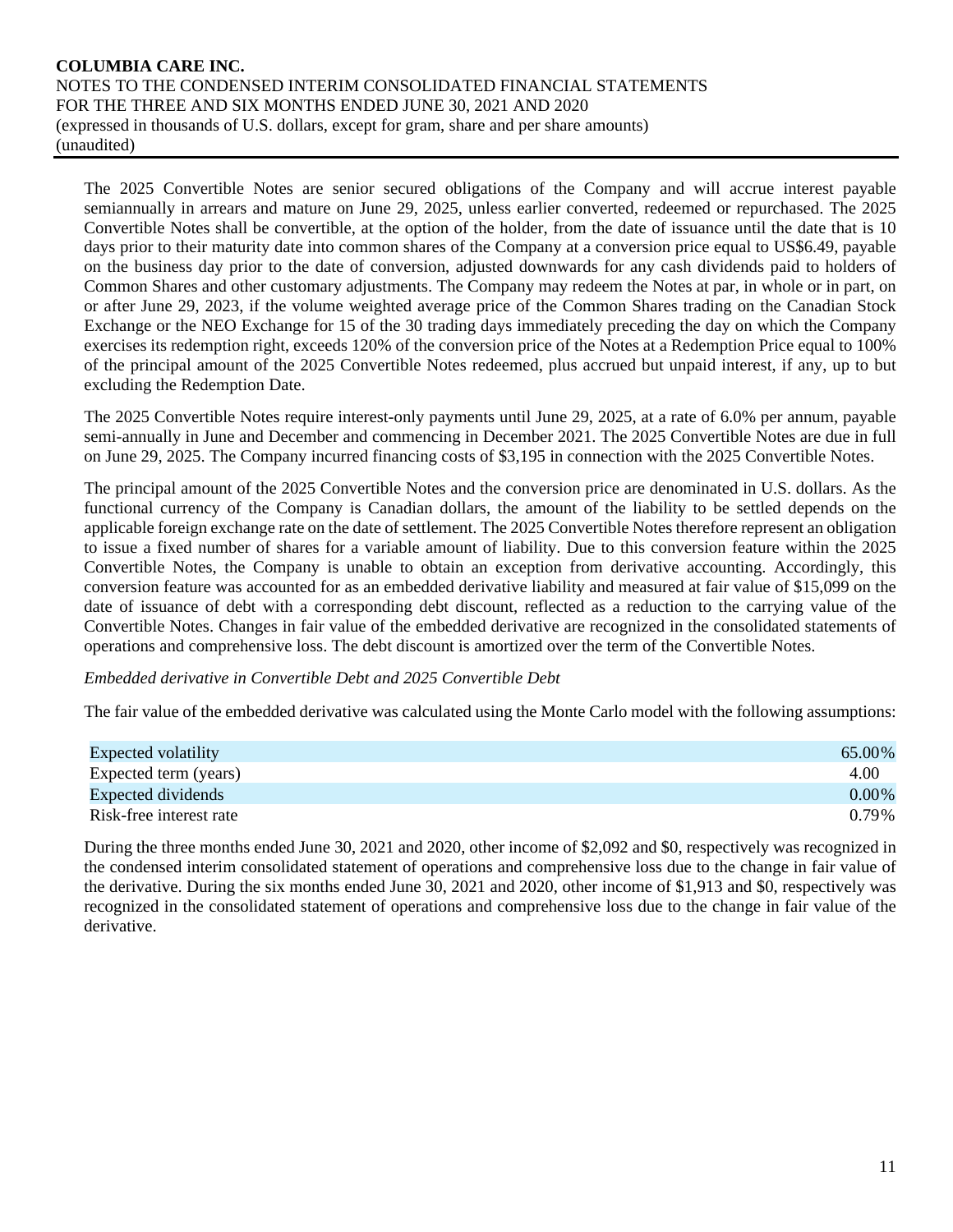#### *Interest and amortization expense*

Total interest and amortization expense on the Company's debt obligations during the three and six months ended June 30, 2021 and 2020 are as follows:

|                                     | Three months ended |                         |     |                                |    | Six months ended        |  |                                |  |
|-------------------------------------|--------------------|-------------------------|-----|--------------------------------|----|-------------------------|--|--------------------------------|--|
|                                     |                    | <b>June 30,</b><br>2021 |     | <b>June 30,</b><br><b>2020</b> |    | <b>June 30,</b><br>2021 |  | <b>June 30,</b><br><b>2020</b> |  |
| Interest expense                    |                    | 2.910                   | \$. | 931                            | \$ | 5,897                   |  | 1,088                          |  |
| Amortization of debt discount       |                    | 959                     |     | 103                            |    | 2,022                   |  | 103                            |  |
| Amortization of debt premium        |                    | (70)                    |     |                                |    | (140)                   |  |                                |  |
| Amortization of debt issuance costs |                    | 298                     |     | 21                             |    | 546                     |  | 21                             |  |
| Total interest expense              |                    | 4.097                   |     | .055                           |    | 8.325                   |  | 1.212                          |  |

# **6. ACQUISITIONS**

#### *Green Leaf Medical LLC*

On June 11, 2021, the Company acquired (the "Green Leaf Transaction") a 100% ownership interest in Green Leaf Medical, LLC ("Green Leaf"). On July 7, 2021, the Company acquired ("the Green Leaf-Ohio Transaction") a residual 49% ownership interest (constituting 949,379 Common Shares) in Green Leaf Medical of Ohio II, LLC ("Green Leaf-Ohio").

Green Leaf was formed in April 2014 for the purpose of selling medicinal and recreational cannabis products in the states of Maryland, Pennsylvania, Ohio, and Virginia. Green Leaf owns and operates vertically integrated cultivation facilities, manufacturing facilities and retail dispensaries in the states of Maryland, Pennsylvania, Ohio, and Virginia. The Company executed the Green Leaf Transaction in order to continue to grow revenues; expand its cultivation facilities, manufacturing facilities and dispensaries; and enter, or expand in the Maryland, Pennsylvania, Ohio, and Virginia markets.

The aggregate purchase price for the Green Leaf Transaction, being \$311,744 (the "Transaction Price") consisted of \$60,785 in cash consideration, net of a working capital adjustment, \$125,729 in equity purchase consideration ("Closing Shares"), and contingent consideration ("Milestone Shares") of \$125,230. Equity purchase consideration comprised 44,848,416 Common Shares of which 42,993,938 were issued on June 11, 2021 and the remaining 1,854,478 Common Shares are to be issued during the third quarter of 2021.

The following table summarizes the fair value of total consideration transferred and the fair value of each major class of consideration for Green Leaf:

| <b>Consideration transferred</b>                                |   |          |
|-----------------------------------------------------------------|---|----------|
| Cash consideration                                              | S | 62,796   |
| Working capital adjustment                                      |   | (2,011)  |
| Closing shares                                                  |   | 125,729  |
| Milestone shares after closing (contingent consideration)       |   | 125,230  |
| Total unadjusted purchase price                                 |   | 311,744  |
| Less: Cash and cash equivalents acquired                        |   | (30,779) |
| Total purchase price, net of cash and cash equivalents acquired |   | 280,965  |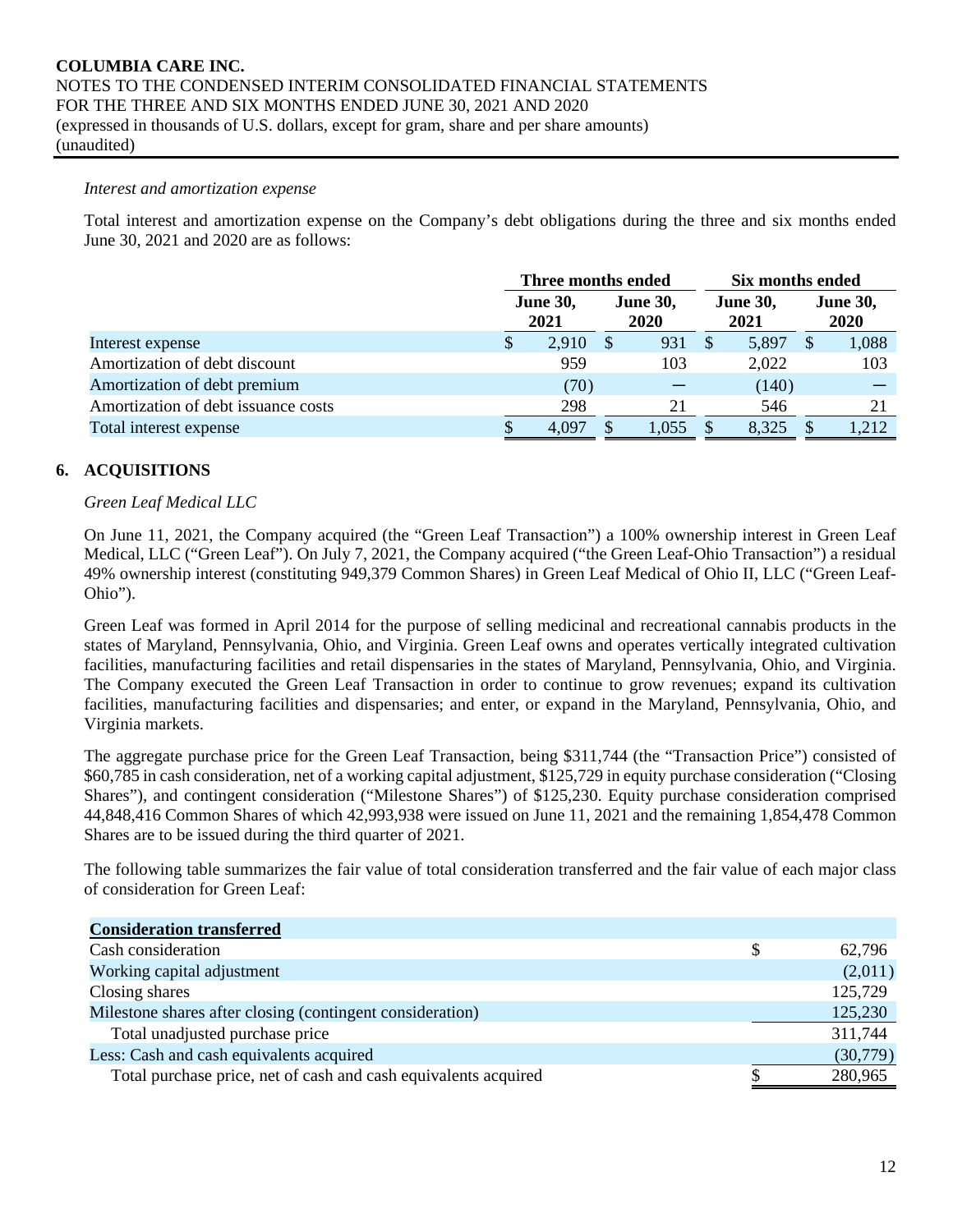Recognized amounts of identifiable assets acquired and liabilities assumed, less cash and cash equivalents acquired:

| <b>Purchase price allocation</b>               |               |
|------------------------------------------------|---------------|
| Assets acquired:                               |               |
| Accounts receivable                            | \$<br>4,660   |
| Inventory                                      | 40,896        |
| <b>Biological</b> assets                       | 13,916        |
| Prepaid expenses and other current assets      | 1,638         |
| Property and equipment                         | 19,692        |
| Right of use assets                            | 110,370       |
| Long-term deposits                             | 1,115         |
| Goodwill                                       | 117,814       |
| Intangible assets                              | 175,699       |
| Accounts payable                               | (3,258)       |
| Accrued expenses and other current liabilities | (32,212)      |
| Note payable                                   | (3,363)       |
| Lease liabilities                              | (110,370)     |
| Deferred tax liabilities                       | (55, 632)     |
| Consideration transferred                      | \$<br>280,965 |

The purchase price allocations for the Green Leaf Transaction reflect various fair value estimates and analyses relating to the determination of fair values of certain tangible and intangible assets acquired and residual goodwill. The contingent consideration, payable in Common Shares (the "Milestone Shares") of the Company, was estimated considering certain metrics as of the June 11, 2021 acquisition date, and then as of June 30, 2021, subject to the terms and conditions set forth in the Agreement and Plan of Merger (the "Merger Agreement") entered into by the Company in connection with the Green Leaf Transaction. The fair value of the contingent consideration was estimated by an independent valuation firm, based upon management's projections of revenue and EBITDA margin, by applying a probability weighted expected return method ("PWERM") analysis. This fair value measurement was based on significant inputs that are not observable in the market, and represent a level 3 fair value measurement, including those relating to discount factors and probabilities of achievement of the related milestones. 22.75% and 37.95% discounts were applied to the August 15, 2022 and 2023 earn out cash flows, respectively, to derive an aggregate discounted probability-adjusted earn out of \$145,616. The Company then applied a discount for lack of marketability rate of 14% for a net fair value of contingent consideration of \$125,230. An estimated range of outcomes has been deemed indeterminable by the Company.

The Company determined the estimated fair value of the acquired working capital, and identifiable intangible assets and goodwill after review and consideration of relevant information including discounted cash flow analyses, market data and management's estimates, prepared by an independent valuation firm. The estimated fair value of acquired working capital was determined to approximate carrying value.

For leases acquired, the Company measured the lease liability at the present value of the remaining lease payments, as if the acquired lease were a new lease at the acquisition date. The Company measured the right-of-use asset at the same amount as the lease liability, adjusted to reflect favorable or unfavorable terms of the lease when compared with market terms.

The goodwill arising from the Green Leaf Transaction consists of expected synergies from combining operations of the Company and Green Leaf, and intangible assets not qualifying for separate recognition such as formulations, proprietary technologies and acquired know-how. None of the goodwill will be deductible for tax purposes.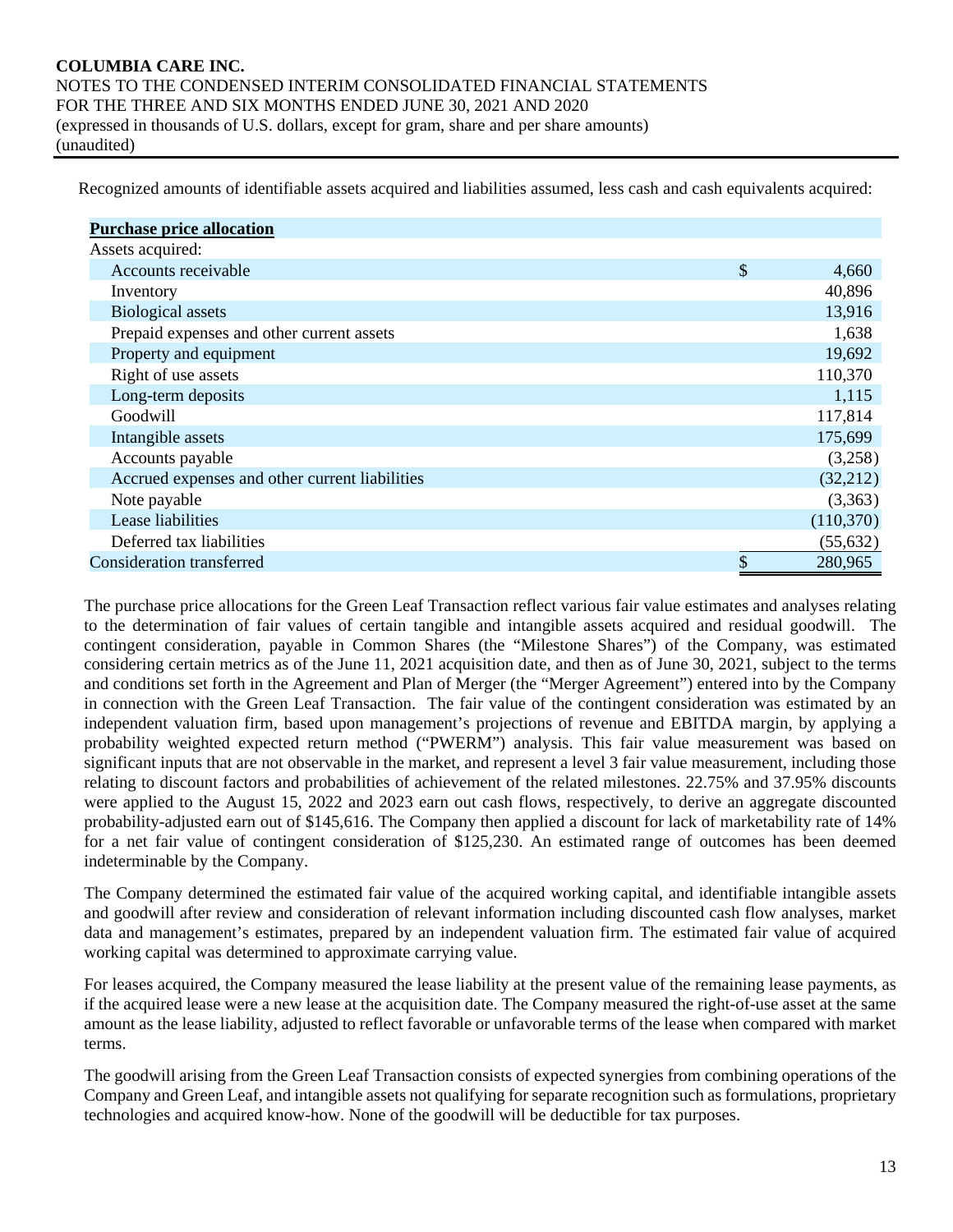Green Leaf's state licenses, trade name and wholesale customers represented identifiable intangible assets acquired in the amounts of \$133,806, \$30,303 and \$11,590, respectively, which were determined to have definite useful lives of 10, 5 and 7 years, each respectively.

In conjunction with the Green Leaf Transaction, the Company expensed \$830 of acquisition-related costs, which have been included in selling, general and administrative expenses on the Company's condensed interim consolidated statement of operations and comprehensive loss.

The fair value of the acquired assets and liabilities are provisional pending receipt of the final valuations for those assets.

*The Healing Center San Diego (THCSD)*

On January 6, 2021, the Company acquired (the "THCSD Transaction") a 100% ownership interest in The Healing Center of San Diego, Inc. ("THCSD").

THCSD was formed in 2016 for the purpose of selling recreational and related cannabis products in San Diego, California, where it owns and operates a dispensary. The Company executed the THCSD Transaction in order to continue to grow revenues; expand its dispensaries; and penetrate the San Diego market.

The aggregate purchase price for the THCSD Transaction, being \$14,115 consisted of; \$3,425 in cash consideration, \$5,718 in promissory notes ("Closing Promissory Notes") and \$4,972 in equity purchase consideration ("Closing Shares"). Equity purchase consideration comprised 971,541 Common Shares which were issued on January 6, 2021. The Closing Promissory Notes were issued with a debt discount of \$282 and require sixteen quarterly payments of \$375 of principal, plus accrued and unpaid interest thereon at a rate of 8.0% per annum, beginning on April 6, 2021, through maturity on December 16, 2024.

The following table summarizes the fair value of total consideration transferred and the fair value of each major class of consideration for the THCSD Transaction:

#### **Consideration transferred**

| Cash consideration                                              | 3,425  |
|-----------------------------------------------------------------|--------|
| Closing promissory notes                                        | 5,718  |
| <b>Closing Shares</b>                                           | 4,972  |
| Total unadjusted purchase price                                 | 14,115 |
| Less: Cash and cash equivalents acquired                        | (698)  |
| Total purchase price, net of cash and cash equivalents acquired | 13,417 |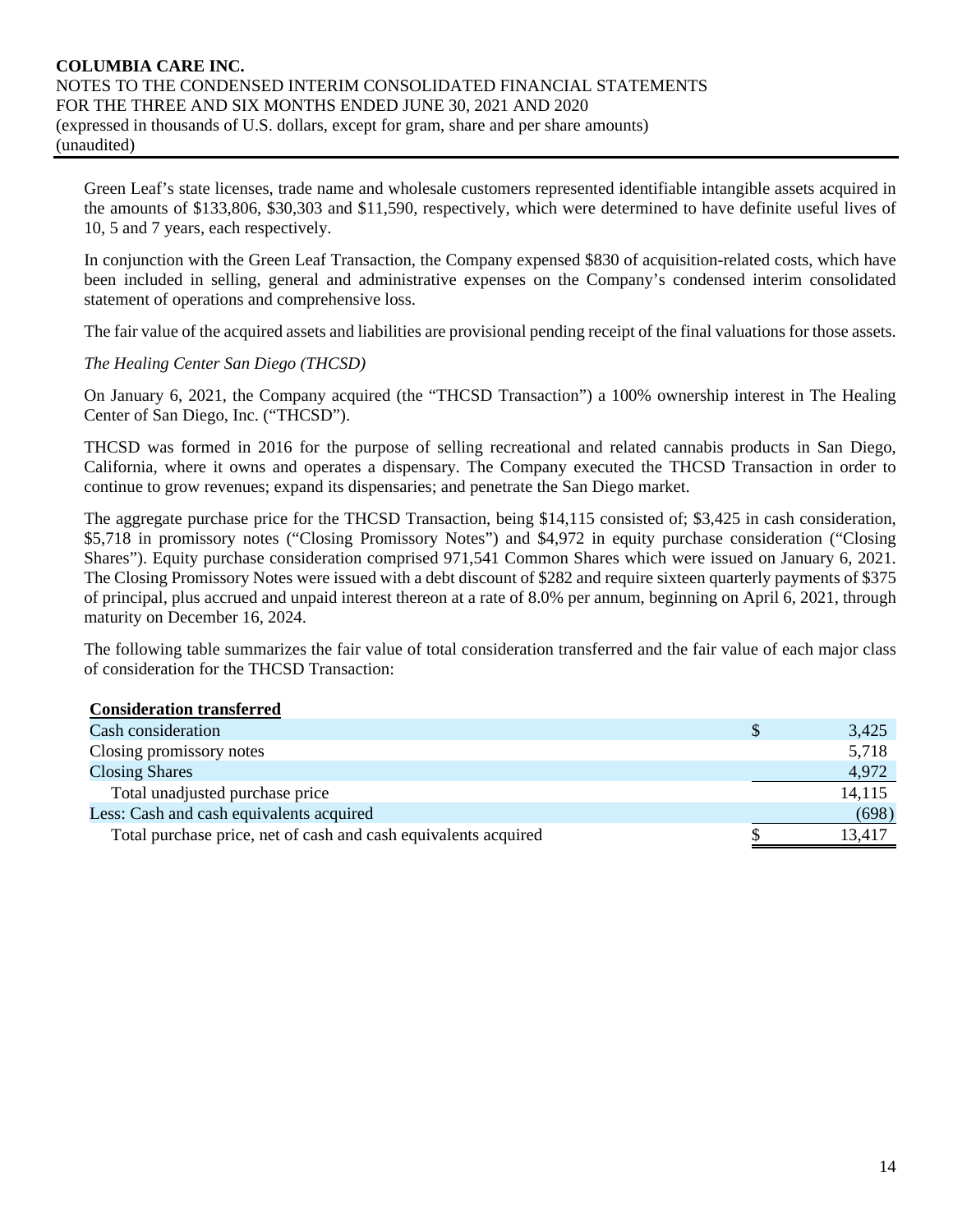Recognized amounts of identifiable assets acquired, and liabilities assumed, less cash assumed:

| <b>Purchase price allocation</b>               |           |
|------------------------------------------------|-----------|
| Assets acquired:                               |           |
| Inventory                                      | \$<br>597 |
| Prepaid expenses and other current assets      | 91        |
| Property and equipment                         | 619       |
| Right of use assets                            | 635       |
| Goodwill                                       | 4,303     |
| Intangible assets                              | 10,987    |
| Accounts payable                               | (133)     |
| Accrued expenses and other current liabilities | (260)     |
| Lease liabilities                              | (635)     |
| Deferred tax liabilities                       | (2,787)   |
| Consideration transferred                      | 13,417    |

The purchase price allocations for the THCSD Transaction reflects various fair value estimates and analyses, which are subject to change within the respective measurement periods. The primary areas of the purchase price allocations that are subject to change relate to the fair values of certain tangible assets, the valuation of intangible assets acquired and residual goodwill. The Company expects to continue to obtain information to assist in determining the fair value of the net assets acquired at each acquisition date during the measurement periods. Measurement period adjustments that the Company determines to be material will be applied retrospectively to the period of acquisition in the Company's consolidated financial statements, and, depending on the nature of the adjustments, other periods subsequent to the period of acquisition could also be affected.

The Company determined the estimated fair value of the acquired working capital, and identifiable intangible assets and goodwill after review and consideration of relevant information including discounted cash flow analyses, market data and management's estimates, prepared by an independent valuation firm. The estimated fair value of acquired working capital was determined to approximate carrying value.

For leases acquired, the Company measured the lease liability at the present value of the remaining lease payments, as if the acquired lease were a new lease at the acquisition date. The Company measured the right-of-use asset at the same amount as the lease liability, adjusted to reflect favorable or unfavorable terms of the lease when compared with market terms.

The goodwill arising from the THCSD Transaction consists of expected synergies from combining operations of the Company and THCSD, and intangible assets not qualifying for separate recognition such as formulations, proprietary technologies and acquired know-how. None of the goodwill will be deductible for tax purposes.

THCSD's state licenses and trade name represented identifiable intangible assets acquired in the amounts of \$9,181 and \$1,806, respectively, which were each determined to have a definite useful life of 10 years.

In conjunction with the THCSD Transaction, the Company expensed \$85 of acquisition-related costs, which have been included in selling, general and administrative expenses on the Company's statement of comprehensive income. THCSD's acquisition-related costs in the amount of \$198 were expensed in THCSD's pre-acquisition consolidated financial statements.

Since the closing date of the THCSD Transaction, \$5,813 of revenue and \$453 of net income of THCSD have been included in the consolidated statement of operations for the six months ended June 30, 2021.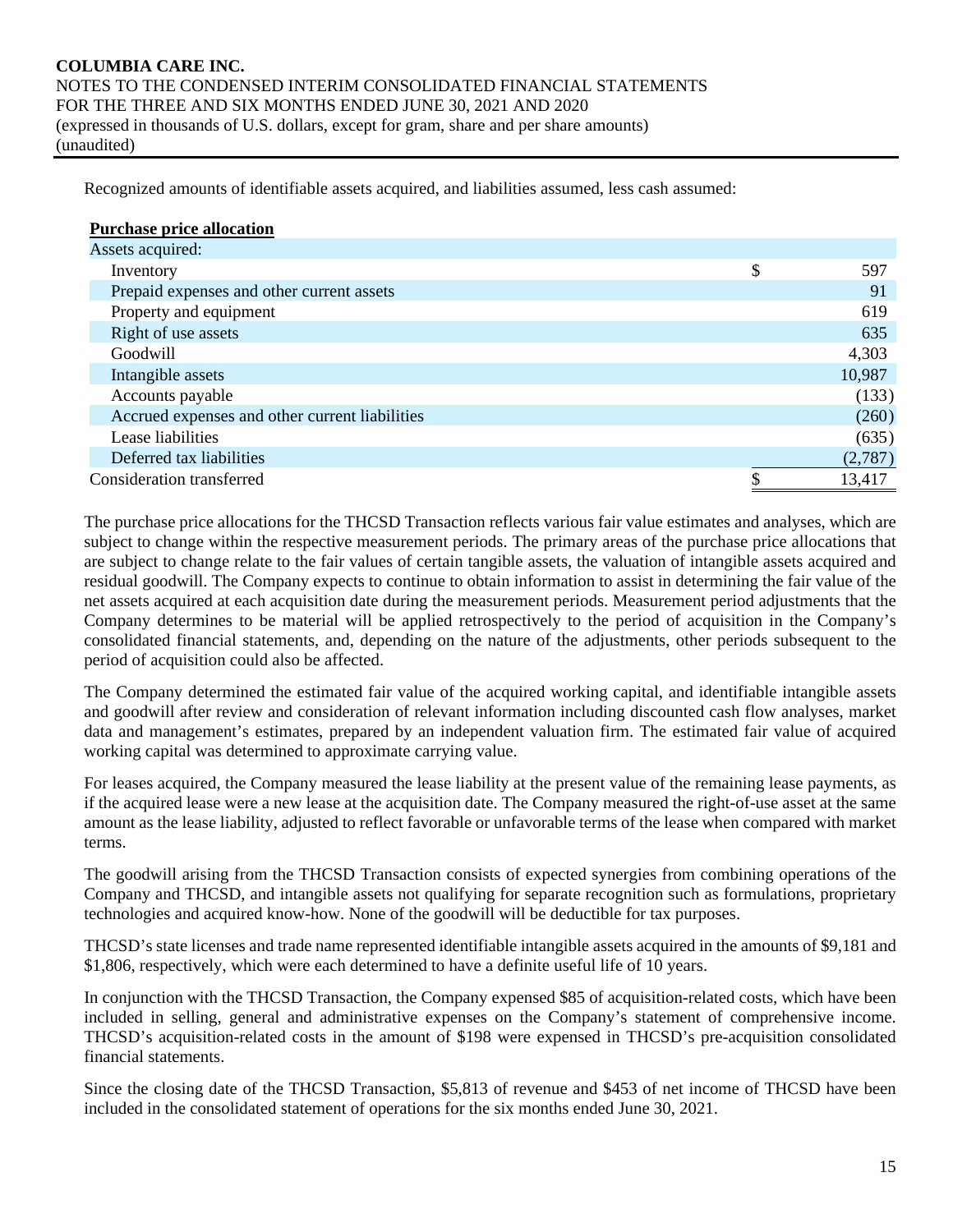#### *Project Cannabis*

On December 1, 2020, the Company acquired (the "Project Cannabis Transaction") a 100% ownership interest in Resource Referral Services Inc., PHC Facilities Inc. and Wellness Earth Energy Dispensary, Inc., and acquired a 49.9% ownership interest in Access Bryant SPC (collectively, "Project Cannabis").

During May 2021, the Company finalized the working capital on the Project Cannabis transaction. This resulted in issuance of 178,619 shares to the sellers and recording of additional purchase consideration of \$228 to goodwill.

As a part of the Project Cannabis Transaction, the Company was also granted an option to acquire two real estate properties in California for total consideration of \$16,500 comprising \$9,500 of cash and the assumption of debt of \$7,000. In June 2021, the Company exercised the option. The debt comprises of one interest-only real estate loan of \$5,000 with a maturity date in July 2024 that requires monthly interest payments at 6%, and another interest-only real estate loan of \$2,000 with a maturity date in July 2023 that requires monthly interest payments at 10%.

#### *The Green Solution*

On September 1, 2020, the Company acquired (the "TGS Transaction") a 100% ownership interest in TGS Global, LLC ("TGS Global"), TGS Colorado Management, LLC, The Green Solution LLC, Rocky Mountain Tillage, LLC, and Infuzionz, LLC and Beacon Holdings, LLC (collectively, "TGS"). As of December 31, 2020, the Company had an accrual of \$48,202 in respect of the contingent consideration payable to the sellers of TGS. In April 2021, the Company issued 7,234,266 Milestone Shares to the Sellers in settlement of this contingent consideration.

The Company made principal payments of \$3,877 and \$3,623 on the TGS Closing Promissory Notes during the three months ended March 31, 2021 and June 30, 2021, respectively. The outstanding balance was \$1,276 as of June 30, 2021. This outstanding balance was repaid on July 1, 2021.

#### *CannAscend*

On October 25, 2018, the Company, CannAscend Alternative, LLC ("CAA"), and CannAscend Alternative Logan, LLC ("CAA Logan") entered into a Membership Interest Purchase Option Agreement (the "CannAscend Option Agreement"). CAA and CAA Logan are both Ohio-based limited liability companies that operate dispensaries (collectively the "Target Companies"). Under the terms of the CannAscend Option Agreement, the Company purchased an exclusive option to acquire all outstanding membership interests (the "CannAscend Option") of the Target Companies during the period commencing on the first anniversary of the date upon which all four of the dispensaries operated by the Target Companies have been issued certificates of operation under Ohio's Medical Marijuana Control Program and all necessary regulatory approvals have been obtained (the "Commencement Date"). The CannAscend Option expires on the 30th day following said Commencement Date ("CannAscend Option Period"). All four of the dispensaries operated by the Target Companies were issued certificates of operation under Ohio's Medical Marijuana Control Program in the fourth quarter of 2019 and the Company closed the acquisition on July 1, 2021.

The price for the CannAscend Option Agreement was approximately \$4,124 ("CannAscend Option Deposit"). The Company recorded the CannAscend Option Deposit as long-term deposits on the condensed interim consolidated statement of financial position at June 30, 2021 and December 31, 2020. The CannAscend Option Deposit made by the Company is non-refundable. Based on the Company's exercise of the CannAscend Option, the Company will pay a purchase price of \$14,150, subject to reduction as provided in the CannAscend Option Agreement.

As part of the CannAscend Option Agreement, the Company entered into an escrow agreement with the Target Companies and deposited money into an escrow account. As of June 30, 2021 and December 31, 2020, the escrow deposit account had a balance of \$10,026 and is recorded as restricted cash on the condensed interim consolidated statement of financial position.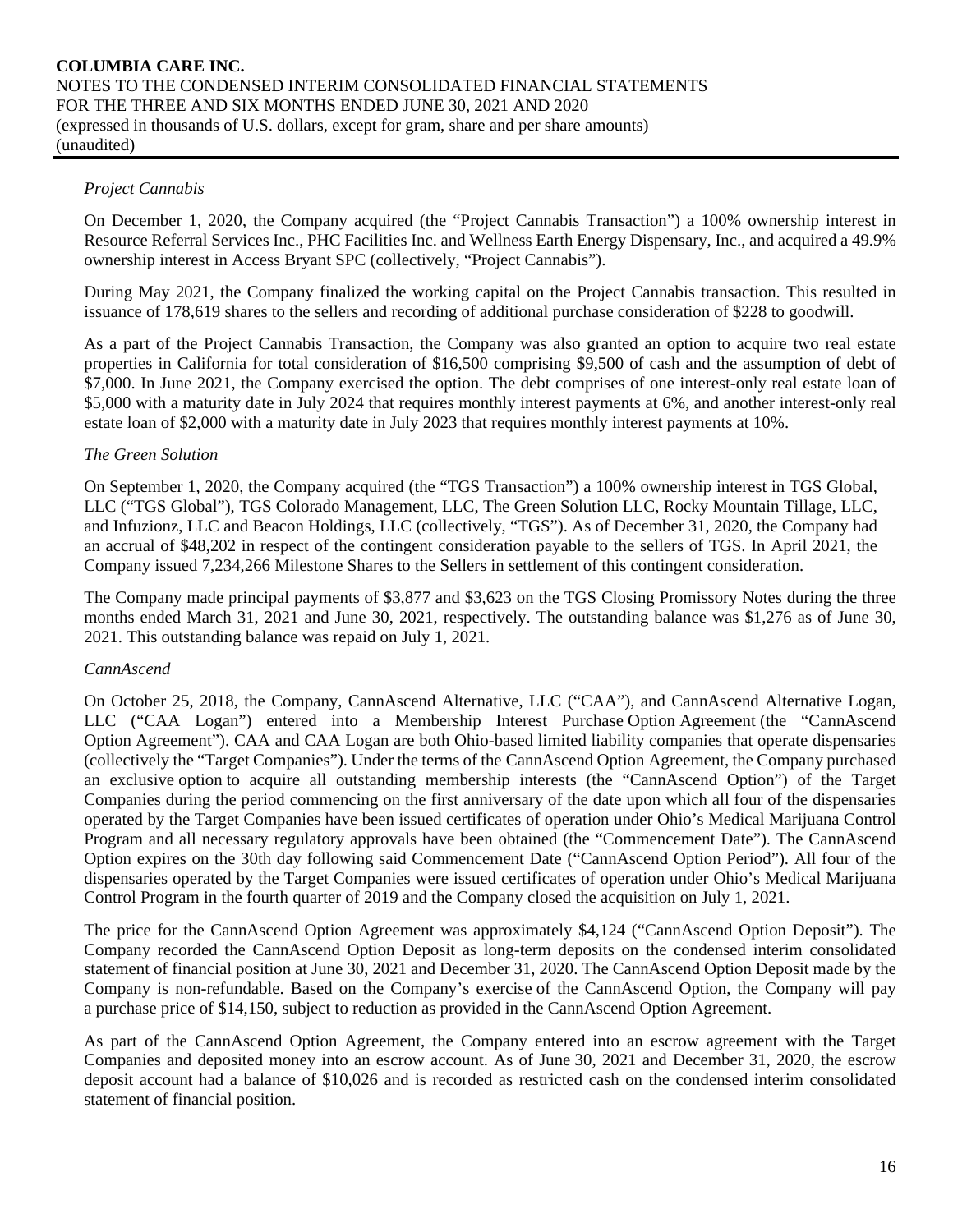The Company issued a revolving loan to the Target Companies (the "CannAscend Revolving Loan"), with a principal amount to not exceed \$13,000 (the "CannAscend Loan Amount"). The CannAscend Revolving Loan is evidenced by a secured promissory note of the Target Companies (the "CannAscend Note Receivable"), which bears interest at the rate of 7% per annum and matures upon the occurrence of any of the following: a) providing notice to the borrower of an event of default; b) 36 months after the last advance made by the lender to borrower as provided in the CannAscend Revolving Loan Agreement, or c) 90 days after the termination of the CannAscend Option Agreement. As of June 30, 2021 and December 31, 2020, the Company recorded a balance of \$11,042 and \$11,025, respectively, in notes receivable on the condensed interim consolidated statements of financial position related to the balance outstanding from the Target Companies related to the CannAscend Revolving Loan. As of June 30, 2021 and December 31, 2020, outstanding interest on the CannAscend Revolving Loan is \$1,059 and \$645, respectively, which is in other non-current assets on the condensed interim consolidated statements of financial position. To secure the obligations of the Target Companies to the Company under the CannAscend Revolving Loan Agreement and the CannAscend Note Receivable, the Company entered into a Security Agreement dated as of October 25, 2018 (the "CannAscend Security Agreement"), pursuant to which the Target Companies granted to the Company a first-priority lien on and security interest in all personal property of the Target Companies.

#### *Corsa Verde Agreement*

On May 4, 2021, the Company acquired Corsa Verde, LLC ("Corsa Verde"). The price for the Corsa Verde Purchase Agreement was approximately \$2,747 ("Corsa Verde Purchase Price") consisting of cash consideration of \$1,247 and a convertible promissory note (the "Convertible Note") in the amount of \$1,500, subject to reduction as provided in the Corsa Verde Purchase Agreement. The Convertible Note is convertible into the number of shares of Company common stock calculated by dividing the principal amount of the Convertible Note by the volume weighted average trading price of the Company common stock on the NEO Exchange for the 5 days preceding the closing date of the transactions contemplated by the Corsa Verde Purchase Agreement.

The following table summarizes the fair value of total consideration transferred and the fair value of each major class of consideration for Corsa Verde:

| <b>Purchase price allocation</b>               |           |
|------------------------------------------------|-----------|
| Assets acquired:                               |           |
| Accounts receivable                            | \$<br>181 |
| Inventory                                      | 305       |
| Property and equipment                         | 1,250     |
| Intangible assets                              | 4,565     |
| Accounts payable                               | (319)     |
| Accrued expenses and other current liabilities | (5)       |
| Notes payable                                  | (2,144)   |
| Deferred tax liabilities                       | (912)     |
| Interest payable                               | (201)     |
| Consideration transferred                      | 2,720     |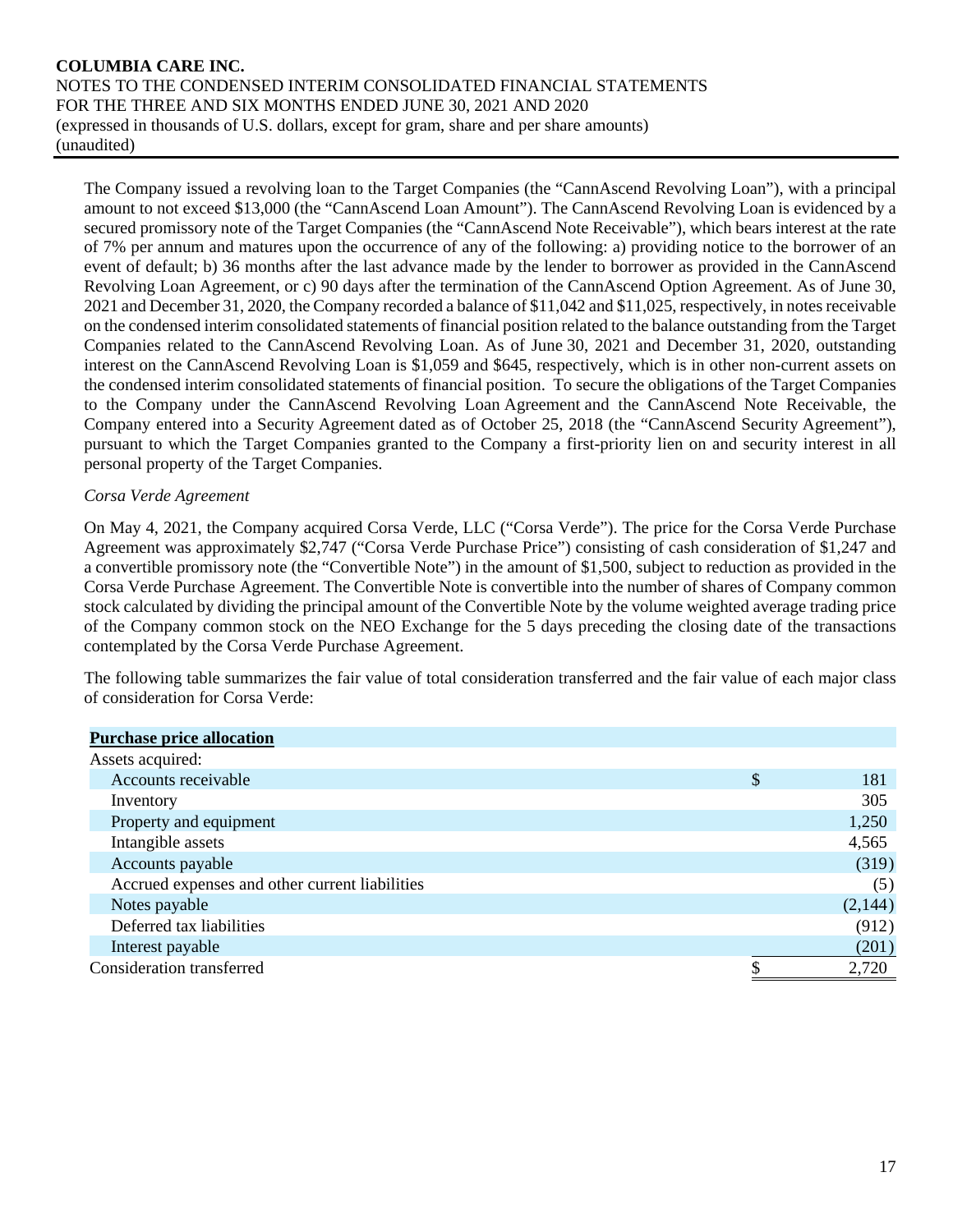Recognized amounts of identifiable assets acquired and liabilities assumed, less cash assumed:

| <b>Consideration transferred</b> |       |
|----------------------------------|-------|
| <b>Closing Shares</b>            | 1,500 |
| Note receivable                  | 625   |
| Deposits                         | 124   |
| <b>Restricted cash</b>           | 498   |
| Total unadjusted purchase price  | 2,747 |
| Less: Cash acquired              | (27)  |
| Total purchase price             | 2,720 |

#### *Medicine Man*

On June 15, 2021, Columbia Care entered into a definitive agreement to acquire Medicine Man Denver ("Medicine Man") for an upfront consideration of \$42,000, comprising \$8,400 in cash and \$33,600 in stock. The transaction terms also include a potential additional milestone payment in 2022 if certain performance targets are met. The transaction is expected to close in the fourth quarter of 2021. No amounts have been recorded in the condensed interim consolidated financial statements as of June 30, 2020.

# **7. RELATED PARTY TRANSACTIONS**

#### *Key management personnel*

Key management personnel include those persons having authority and responsibility for planning, directing and controlling the activities of the Company as a whole. The Company has determined that key management personnel consist of executive and non-executive members of the Company's board of directors and corporate officers and/or companies controlled by those individuals.

Remuneration attributed to key management personnel during the three and six months ended June 30, 2021 and 2020 are summarized in the table below:

|                           |      | Three months ended June 30, |  |       |        | Six months ended June 30, |        |  |  |
|---------------------------|------|-----------------------------|--|-------|--------|---------------------------|--------|--|--|
|                           | 2021 |                             |  | 2020  | 2021   | 2020                      |        |  |  |
| Salaries and benefits     |      | .221                        |  |       | 2,260  |                           | 2,313  |  |  |
| Equity-based compensation |      | 3.617                       |  | 4.189 | 9.410  |                           | 10,418 |  |  |
|                           |      | 4,838                       |  | 5,460 | 11,670 |                           | 12.731 |  |  |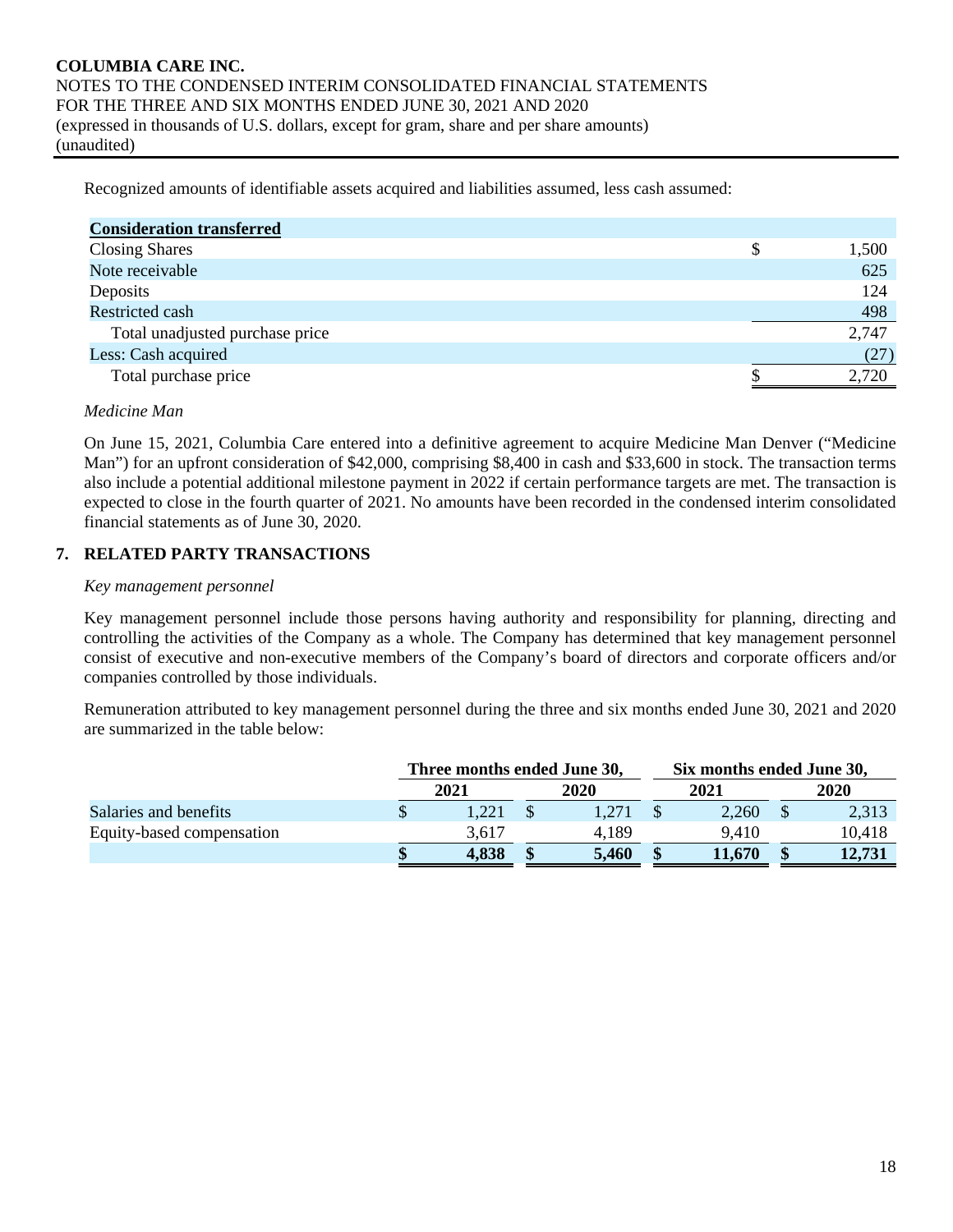# **8. PROPERTY AND EQUIPMENT**

Property and equipment and related depreciation are summarized in the table below:

|                                     |               |           | December 31,                       |
|-------------------------------------|---------------|-----------|------------------------------------|
|                                     | June 30, 2021 |           | <b>2020</b>                        |
| Land and buildings                  | \$            | 34,108    | $\boldsymbol{\mathsf{S}}$<br>3,757 |
| Furniture and fixtures              |               | 7,451     | 6,970                              |
| Equipment                           |               | 28,428    | 22,955                             |
| Computers and software              |               | 2,280     | 1,986                              |
| Leasehold improvements              |               | 108,841   | 98,380                             |
| Construction in process             |               | 40,295    | 11,338                             |
| Total property and equipment, gross |               | 221,403   | 145,386                            |
| Less: Accumulated depreciation      |               | (40, 654) | (30, 986)                          |
| Total property and equipment, net   |               | 180,749   | 114,400                            |

A reconciliation of the beginning and ending balances of property and equipment are summarized in the tables below:

|                                 | Land and<br>buildings |        | <b>Furniture</b><br>and fixtures |       | <b>Equipment</b> |        | Computers<br>and software |       | Leasehold<br>improvements |         | Construction<br>in process | <b>Total</b> |
|---------------------------------|-----------------------|--------|----------------------------------|-------|------------------|--------|---------------------------|-------|---------------------------|---------|----------------------------|--------------|
| Cost                            |                       |        |                                  |       |                  |        |                           |       |                           |         |                            |              |
| As of December 31, 2020 $\,$ \$ |                       | 3.757  |                                  | 6.970 |                  | 22,955 |                           | 1.986 | S                         | 98.380  | 11,338                     | 145,386      |
| <b>Additions</b>                |                       | 16.509 |                                  | 177   |                  | 692    |                           | 159   |                           | 4.503   | 32.392                     | 54,432       |
| Business acquisitions           |                       | 13,842 |                                  | 92    |                  | 3.611  |                           | 43    |                           | 2.282   | 1.865                      | 21,735       |
| <b>Disposals</b>                |                       |        |                                  |       |                  | (50)   |                           |       |                           |         | (100)                      | (150)        |
| <b>Transfers</b>                |                       | –      |                                  | 212   |                  | .220   |                           | 92    |                           | 3.676   | (5,200)                    |              |
| Balance of June 30, 2021        |                       | 34,108 |                                  | 7,451 |                  | 28,428 |                           | 2,280 |                           | 108.841 | 40,295                     | 221,403      |

|                                    | Land and<br>buildings |            | <b>Furniture</b><br>and fixtures |  | Equipment    | <b>Computers</b><br>and software |       |  | Leasehold<br>improvements | Construction<br>in process   | <b>Total</b> |  |  |
|------------------------------------|-----------------------|------------|----------------------------------|--|--------------|----------------------------------|-------|--|---------------------------|------------------------------|--------------|--|--|
| <b>Accumulated</b><br>depreciation |                       |            |                                  |  |              |                                  |       |  |                           |                              |              |  |  |
| As of December 31, 2020            |                       | $(202)$ \$ | $(1,626)$ \$                     |  | $(7,194)$ \$ |                                  | (664) |  | (21,300)                  | $\qquad \qquad \blacksquare$ | (30,986)     |  |  |
| Depreciation                       |                       | (65)       | (663)                            |  | (2,381)      |                                  | (250) |  | (6,322)                   |                              | (9,681)      |  |  |
| Disposals                          |                       |            |                                  |  | 13           |                                  |       |  |                           |                              |              |  |  |
| Balance of June 30, 2021           |                       | (267)      | (2,289)                          |  | (9, 562)     |                                  | (914) |  | (27, 622)                 | $\qquad \qquad \qquad$       | (40, 654)    |  |  |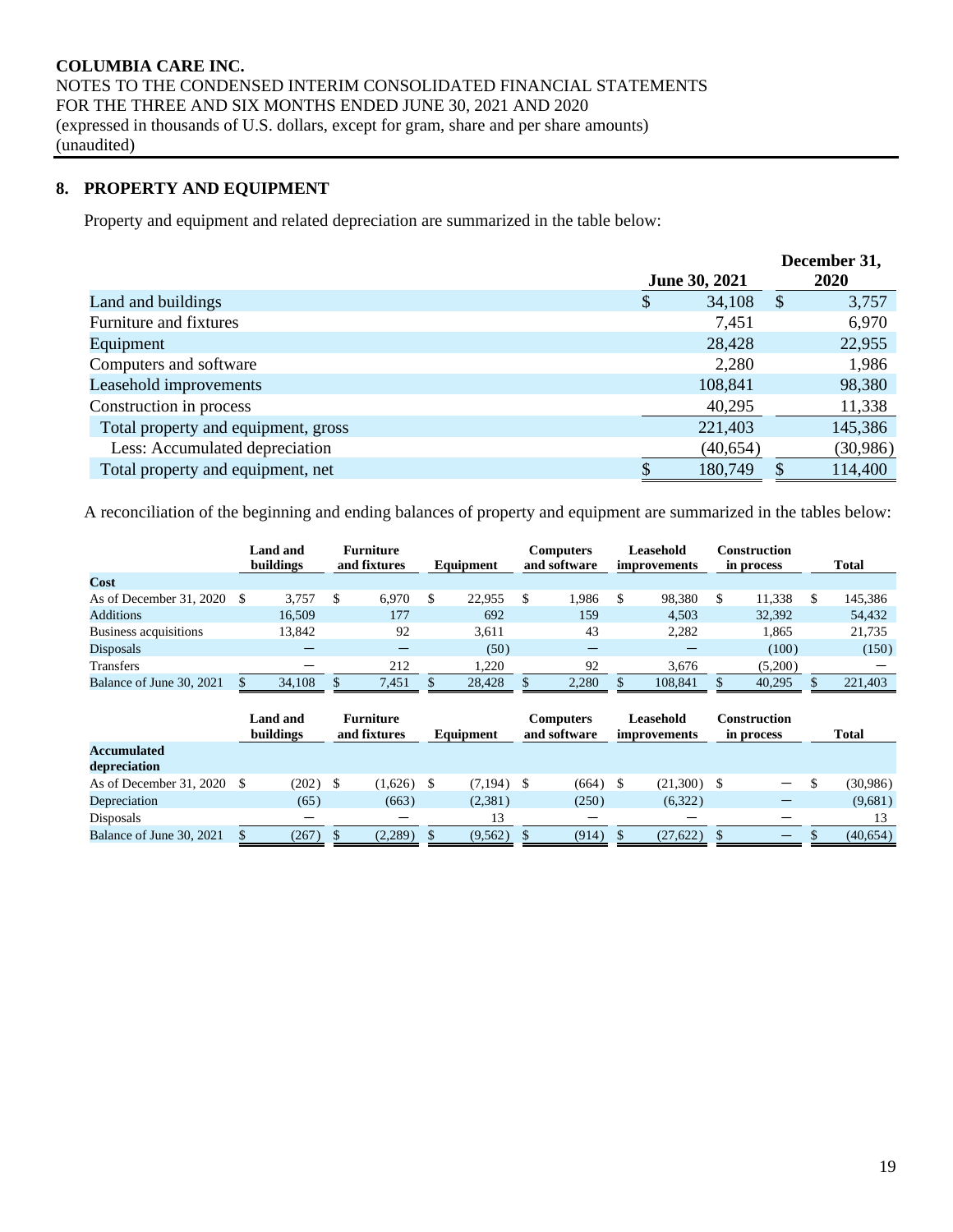(unaudited)

|                             | Land and<br>buildings |       | <b>Furniture</b><br>and fixtures |       | Equipment |        | <b>Computers</b><br>and software |       | Leasehold<br><i>improvements</i> |         | Construction<br>in process | <b>Total</b> |
|-----------------------------|-----------------------|-------|----------------------------------|-------|-----------|--------|----------------------------------|-------|----------------------------------|---------|----------------------------|--------------|
| Cost                        |                       |       |                                  |       |           |        |                                  |       |                                  |         |                            |              |
| As of December 31, 2019     | - \$                  | 4,055 |                                  | 3.121 |           | 13,596 | S                                | 1,273 |                                  | 56,900  | \$<br>41.740               | 120,685      |
| <b>Additions</b>            |                       | 2.640 |                                  | 535   |           | 766    |                                  | 282   |                                  | 6.731   | 11.902                     | 22,856       |
| Disposals                   |                       |       |                                  |       |           |        |                                  |       |                                  |         | (163)                      | (163)        |
| Included in assets held for |                       |       |                                  |       |           |        |                                  |       |                                  |         |                            |              |
| sale                        |                       |       |                                  | (55)  |           | (376)  |                                  | (132) |                                  | (3,835) |                            | (4,398)      |
| Transfers                   |                       |       |                                  | 587   |           | 2.478  |                                  | 70    |                                  | 16.774  | (19,909)                   |              |
| Balance of June 30, 2020    |                       | 6,695 |                                  | 4.188 |           | 16.464 |                                  | 1,493 |                                  | 76,570  | 33.570                     | 138.980      |

|                                    | Land and<br>buildings |            | <b>Furniture</b><br>and fixtures |               | Equipment |              | <b>Computers</b><br>and software |       | Leasehold<br><i>improvements</i> |           | Construction<br>in process |                          | <b>Total</b> |
|------------------------------------|-----------------------|------------|----------------------------------|---------------|-----------|--------------|----------------------------------|-------|----------------------------------|-----------|----------------------------|--------------------------|--------------|
| <b>Accumulated</b><br>depreciation |                       |            |                                  |               |           |              |                                  |       |                                  |           |                            |                          |              |
| As of December 31, 2019            |                       | $(154)$ \$ |                                  | (721)<br>- \$ |           | $(3,410)$ \$ |                                  | (321) |                                  | (12,045)  |                            | $-$                      | (16, 651)    |
| Depreciation                       |                       | (24)       |                                  | (368)         |           | (1,588)      |                                  | (147) |                                  | (4,460)   |                            |                          | (6,587)      |
| Included in assets held for        |                       |            |                                  |               |           |              |                                  |       |                                  |           |                            |                          |              |
| sale                               |                       |            |                                  |               |           | 25           |                                  | 16    |                                  | 366       |                            |                          | 415          |
| Balance of June 30, 2020           |                       | (178)      | (1,081)                          |               |           | (4,973)      |                                  | (452) |                                  | (16, 139) |                            | $\overline{\phantom{0}}$ | (22, 823)    |

|                                                | Three months ended<br><b>June 30,</b> |       |      |       |  | Six months ended<br><b>June 30,</b> |  |       |  |
|------------------------------------------------|---------------------------------------|-------|------|-------|--|-------------------------------------|--|-------|--|
|                                                | 2021                                  |       | 2020 |       |  | 2021                                |  | 2020  |  |
| Total depreciation expense for the period      |                                       | 4.978 |      | 3.407 |  | 9,681                               |  | 6,587 |  |
| Included in:                                   |                                       |       |      |       |  |                                     |  |       |  |
| Costs of sales related to inventory production |                                       | 2,952 |      | 1.940 |  | 5.691                               |  | 3,890 |  |
| Selling, general and administrative expenses   |                                       | 2,026 |      | 1.467 |  | 3,990                               |  | 2,697 |  |

# **9. SHAREHOLDERS' EQUITY**

In addition to the issuance of equity in connection with business acquisitions mentioned in Note 6 and conversion of debt mentioned in Note 5, the Company:

- Closed a public offering that consisted of 18,572,000 Common Shares at a price of \$8.05 (Canadian Dollars) per common share for aggregate proceeds of \$111,789.
- Sold, on a bought deal private placement basis, 3,220,000 Common Shares at a price of \$9.00 (Canadian Dollars) per share for aggregate gross proceeds of \$21,770.
- Granted 23,22,589 time-based restricted stock units and 655,093 performance-based restricted stock units during six months ended June 30, 2021.
- Issued 3,479,093 Common Shares upon vesting of RSU's. An additional 1,499,043 shares were sold to cover for taxes on the share-based compensation unit that were issued during the six months ended June 30, 2021
- Purchased real estate property in New York in April 2021 for cash consideration of \$15,687 and 2,545,857 Common Shares in the Company. As the Company has not obtained control over the real estate property, the total purchase consideration of \$ 29,129 has been recorded within Other non-current assets on the Statement of Financial Position. The Company has recorded an additional amount of \$10,000 within Other non-current assets and Accrued expenses and other current liabilities on the Statement of Financial Position in respect of equipment that the Company intends to purchase at the same location in the second half of 2021.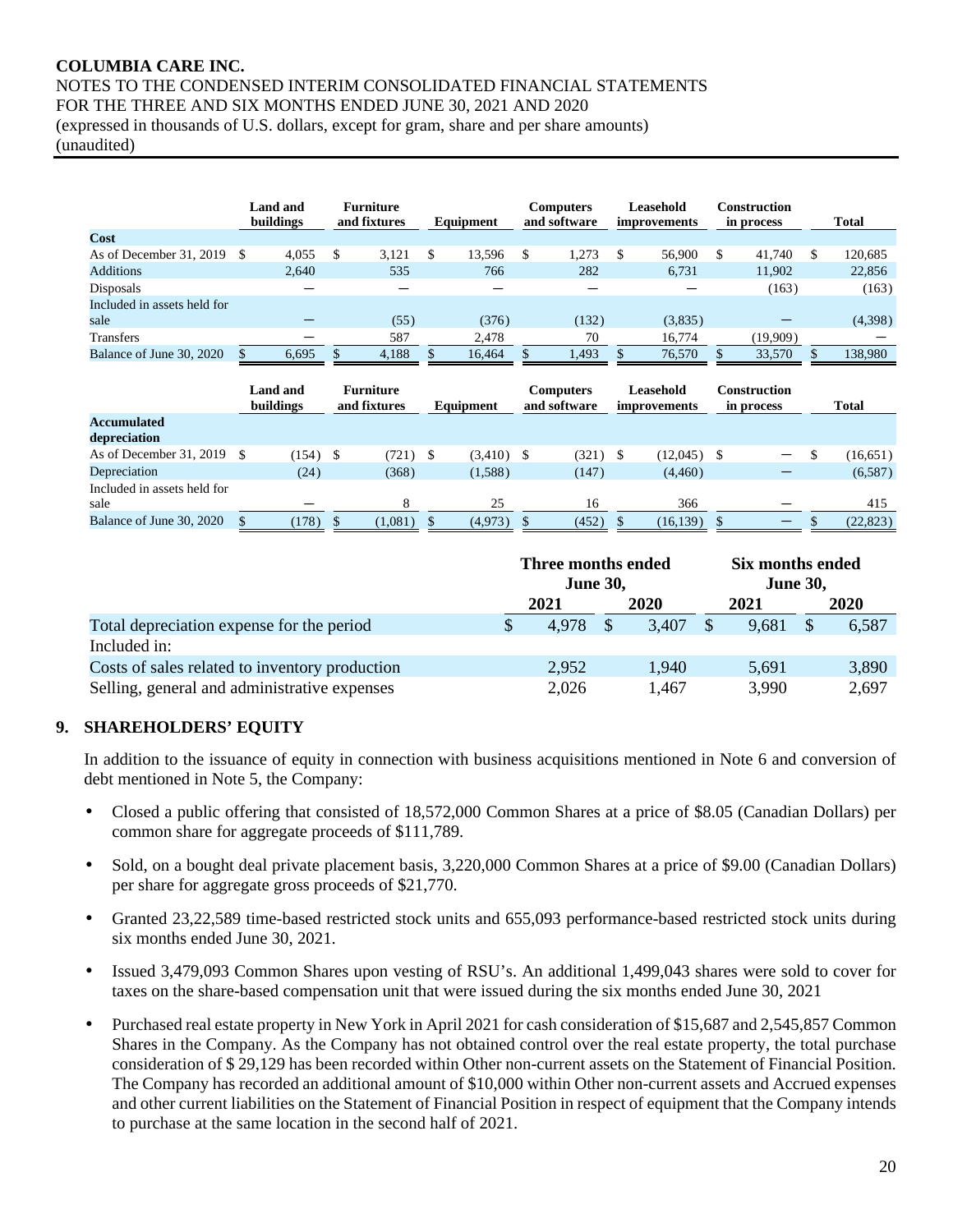From January 1, 2020 through June 30, 2020 the Company had the following equity activity:

- Issued warrants to purchase 1,610,250 shares of common stock at an exercise price of \$3.10 (Canadian Dollars).
- Granted 4,911,305 time-based restricted stock units and 1,720,511 performance-based restricted stock units.

The table below details the changes in Shares outstanding by class:

|                                                              |               | Proportionate        |
|--------------------------------------------------------------|---------------|----------------------|
|                                                              | <b>Common</b> | <b>Voting Shares</b> |
|                                                              | <b>Shares</b> | (as converted)       |
| <b>Balance at December 31, 2019</b>                          | 117,176,201   | 99,352,980           |
| Issuance of shares                                           | 1,035,443     |                      |
| Minority buyouts                                             | 7,038,835     |                      |
| Conversion of proportionate voting shares into common shares | 10,777,960    | (10,777,960)         |
| Cancellation of restricted stock awards                      |               | (22,088)             |
| <b>Balance at June 30, 2020</b>                              | 136,028,439   | 88,552,932           |
|                                                              |               |                      |
| <b>Balance at December 31, 2020</b>                          | 250,003,917   | 26,507,914           |
| Equity-based awards issued                                   | 4,978,136     |                      |
| Issuance of share, net                                       | 21,792,500    |                      |
| Minority buyouts                                             | 783,805       |                      |
| Issuance of shares in connection with acquisitions           | 54,425,879    |                      |
| Conversion of convertible debt to equity                     | 4,550,139     |                      |
| Conversion of proportionate voting shares into common shares | 10,821,303    | (10, 821, 303)       |
| Shares issued upon exercise of warrants                      | 813,943       |                      |
| Cancellation of restricted stock awards                      | (99, 525)     | (338, 723)           |
| <b>Balance at June 30, 2021</b>                              | 348,070,097   | 15,347,888           |
|                                                              |               |                      |

# **10. WARRANTS**

As of June 30, 2021 and December 31, 2020, outstanding equity-classified warrants to purchase Common Shares consisted of the following:

|                   | June 30, 2021                 |                       | <b>December 31, 2020</b>      |                       |
|-------------------|-------------------------------|-----------------------|-------------------------------|-----------------------|
|                   | <b>Number of Shares</b>       | <b>Exercise Price</b> | <b>Number of Shares</b>       | <b>Exercise Price</b> |
| <b>Expiration</b> | <b>Issued and Exercisable</b> | (Canadian Dollars)    | <b>Issued and Exercisable</b> | (Canadian Dollars)    |
| May 8, 2021       | $-$ \$                        | 5.71                  | 921,753                       | -S<br>5.71            |
| October 1, 2025   | 648,783                       | 8.12                  | 648,783                       | 8.12                  |
| April 26, 2024    | 5,394,945                     | 10.35                 | 5,394,945                     | 10.35                 |
| May 14, 2023      | 1,723,250                     | 3.10                  | 1,723,250                     | 3.10                  |
| May 14, 2023      | 1,998,788                     | 2.95                  | 2,250,188                     | 2.95                  |
| May 14, 2023      |                               | 4.53                  | 300,000                       | 4.53                  |
| May 14, 2023      | 1,897,000                     | 5.84                  | 1,909,000                     | 5.84                  |
|                   | 11,662,766                    | 7.15                  | 13,147,919                    | 6.91                  |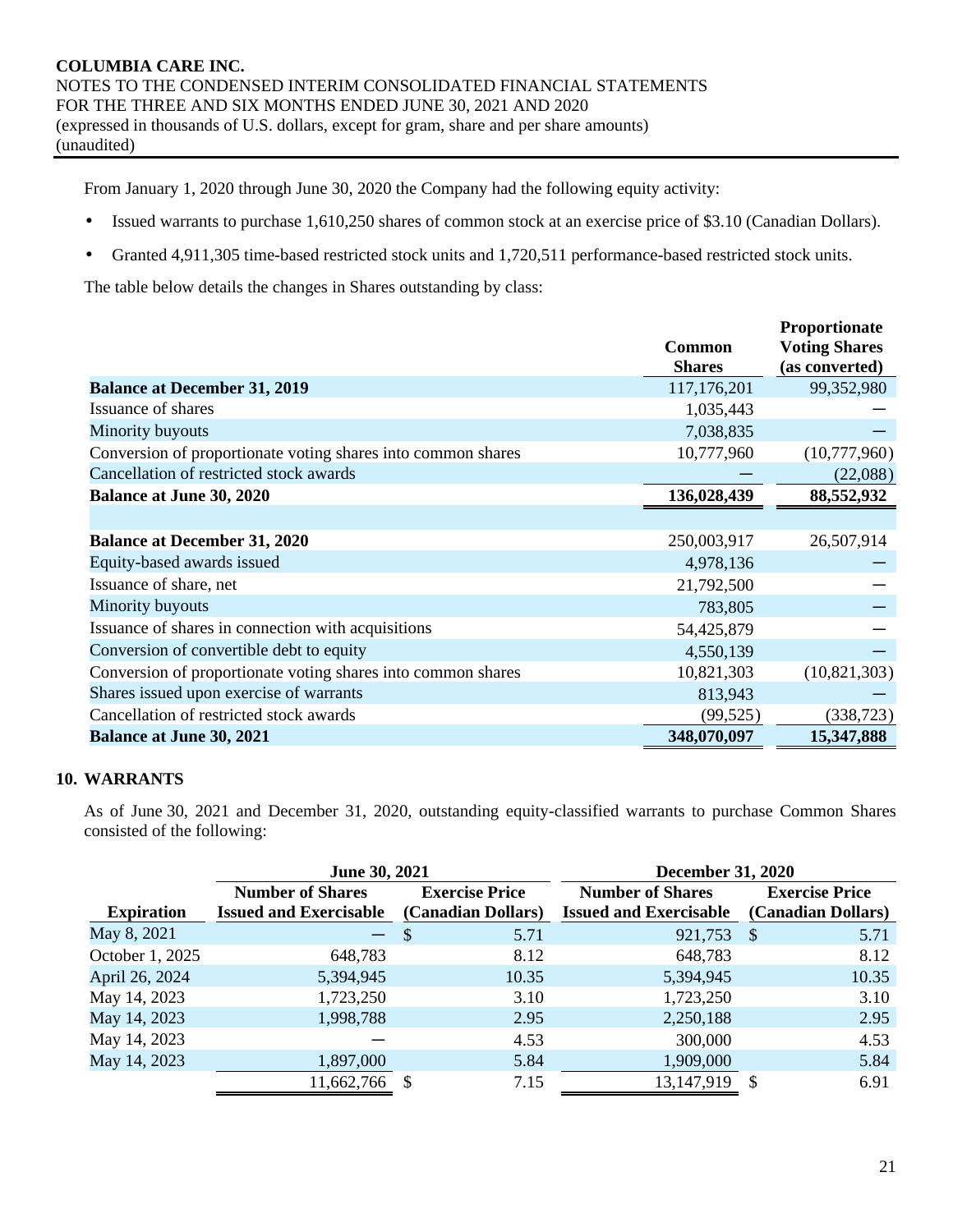Warrant activity for each reporting period is summarized in the table below:

|                                        | Number of<br><b>Warrants</b> | Weighted average exercise price<br>(Canadian Dollars) |
|----------------------------------------|------------------------------|-------------------------------------------------------|
| <b>Balance as of December 31, 2019</b> | 20,055,424                   | $\mathbf{\$}$<br>7.34                                 |
| <b>Issued</b>                          | 1,610,250                    | 3.10<br>\$                                            |
| <b>Balance as of June 30, 2020</b>     | 21,665,674                   | 7.02<br>S                                             |
|                                        |                              |                                                       |
| <b>Balance as of December 31, 2020</b> | 13,147,919                   | \$<br>6.91                                            |
| Exercised                              | (1,485,153)                  | 5.01                                                  |
| <b>Balance as of June 30, 2021</b>     | 11,662,766                   | 7.15<br>\$                                            |

#### **11. INCOME TAXES**

The Company's statutory U.S. federal income tax rate is 21%. The Company's provision for income taxes differs from applying the U.S. federal income tax rate to income before taxes primarily due to state income taxes, certain stock compensation, warrants accretion, tax credits and miscellaneous permanent differences.

Section 280E of the Internal Revenue Code ("IRC") prohibits businesses engaged in the trafficking of Schedule I or Schedule II controlled substances from deducting normal business expenses, such as payroll and rent, from gross income (revenue less cost of goods sold). Section 280E was originally intended to penalize criminal market operators, but because cannabis remains a Schedule I controlled substance for Federal purposes, the IRS has subsequently applied Section 280E to state-legal cannabis businesses. Cannabis businesses operating in states that align their tax codes with the IRC are also unable to deduct normal business expenses from their state taxes. Non-deductible expenses are primarily comprised of the impact of applying IRC Sec. 280E to the Company's businesses that are involved in selling cannabis, along with other typical non-deductible expenses such as lobbying expenses.

# **12. LOSS PER SHARE**

Basic and diluted net loss per share attributable to the Company was calculated as follows:

|                                                 | Three months ended June 30, |              |                |   | Six months ended June 30, |   |             |  |
|-------------------------------------------------|-----------------------------|--------------|----------------|---|---------------------------|---|-------------|--|
|                                                 | 2021                        |              | 2020           |   | 2021                      |   | 2020        |  |
| Numerator:                                      |                             |              |                |   |                           |   |             |  |
| Net loss                                        | \$<br>$(10,879)$ \$         |              | $(27, 337)$ \$ |   | $(26,204)$ \$             |   | (47,985)    |  |
| Less: Net loss attributable to non-controlling  |                             |              |                |   |                           |   |             |  |
| interests                                       | (718)                       |              | (3,203)        |   | (630)                     |   | (3,741)     |  |
| Net loss attributable to shareholders           | (10, 161)                   | <sup>S</sup> | (24, 134)      | S | (25,574)                  | S | (44, 244)   |  |
|                                                 |                             |              |                |   |                           |   |             |  |
| Denominator:                                    |                             |              |                |   |                           |   |             |  |
| Weighted average shares outstanding - basic and |                             |              |                |   |                           |   |             |  |
| diluted                                         | 313,771,867                 |              | 218,027,207    |   | 304, 346, 270             |   | 217,283,357 |  |
| Loss per share - basic and diluted              | (0.03)                      |              | (0.11)         |   | (0.08)                    |   | (0.20)      |  |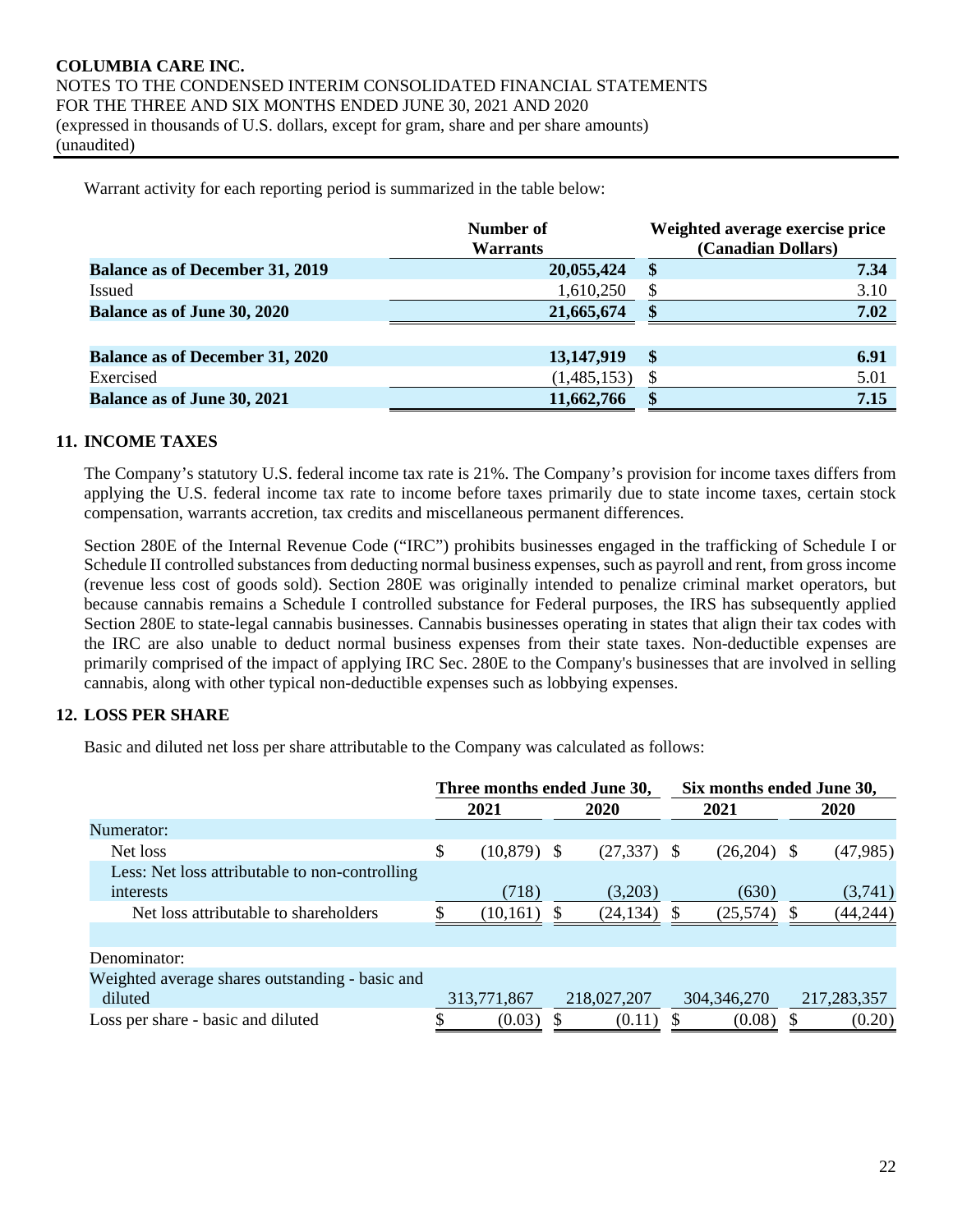The Company's potentially dilutive securities, which include warrants to purchase Shares, have been excluded from the computation of diluted net loss per share for the three and six months ended June 30, 2021 and 2020, as the inclusion would have reduced the net loss per share and therefore would have an anti-dilutive effect.

# **13. COMMITMENTS AND CONTINGENCIES**

In the ordinary course of business, the Company may provide indemnification of varying scope and terms to vendors, lessors, business partners, and other parties with respect to certain matters including, but not limited to, losses arising out of breach of such agreements or from intellectual property infringement claims made by third parties. In addition, the Company has entered into indemnification agreements with members of its board of directors and senior management that will require the Company, among other things, to indemnify them against certain liabilities that may arise by reason of their status or service as directors or officers. The maximum potential amount of future payments the Company could be required to make under these indemnification agreements is, in many cases, unlimited. The Company does not believe that the outcome of any pending claims under indemnification arrangements will have a material effect on its financial position, results of operations or cash flows, and, other than the accrual mention in the next paragraph, it has not accrued any liabilities related to such obligations in its condensed interim consolidated financial statements.

A former minority owner of the Company's Florida-licensed business, Sun Bulb Company, Inc. ("Sun Bulb"), was sued by a former purported joint venture partner, alleging various statutory and common law claims related to the terminated joint venture. The Company had agreed to indemnify Sun Bulb for litigation costs and any judgment rendered in the matter, in excess of \$750. On January 20, 2021, following an arbitration hearing, the arbitration panel issued a partial final award in the former joint venture partner's favor on three of the 11 claims asserted and awarded the former joint venture partner \$10,553 plus prejudgment interest from July 26, 2017 through the present, as well as reasonable attorneys' fees. On March 2, 2021, the Panel issued a Final Award, awarding the former joint venture partner a total of \$15,195, inclusive of prejudgment interest and attorneys' fees. The Company expects a demand for indemnification to be made by Sun Bulb, pursuant to the indemnification agreement. During the year ended December 31, 2020, the Company recorded an additional indemnification expense of \$14,195, and as of June 30, 2021, the Company had a total accrual of \$15,363 including \$168 accrual of the post-judgement interest in respect of this matter.

In a separate legal matter, a subsidiary of the Company, and the Company's Chief Executive Officer and Executive Chairman are respondent parties in a confidential arbitration before the American Arbitration Association. The arbitration was initiated on October 24, 2019, by an investor (the "Claimant") in a third-party entity, which, in turn, is an investor in a separate third-party entity for which the Chief Executive Officer and Executive Chairman are managers and to which the Company provides operating services pursuant to a written agreement. Claimant asserted direct, derivative, and double derivative claims relating to alleged breaches of fiduciary duties and contractual obligations, along with certain tort claims. The arbitration follows from a prior case filed by the Claimant on November 30, 2018, in the New York Supreme Court, Commercial Division (the "New York Proceeding") asserting similar claims as are at issue in the arbitration. In the New York Proceeding, the Claimant sought, among other remedies, preliminary injunctive relief to enjoin the Company's RTO. On April 15, 2019, the New York Supreme Court, Commercial Division, finally denied Claimant's request for temporary restraining orders and preliminary injunctive relief, as well as compelled the dispute to arbitration. The Appellate Division, First Department affirmed those orders. The Company's subsidiary and its Chief Executive Officer and Executive Chairman have asserted defenses in respect of the allegations in the arbitration. However, there can be no assurance that they will be successful in pursuing such defenses and if they are not successful in establishing such defenses that the direct or indirect losses will not be material.

Additionally, the Company may be contingently liable with respect to other claims incidental to the ordinary course of its operations. In the opinion of management, and based on management's consultation with legal counsel, the ultimate outcome of such other matters will not have a materially adverse effect on the Company. Accordingly, no provision has been made in these condensed interim consolidated financial statements for losses, if any, which might result from the ultimate disposition of these matters should they arise.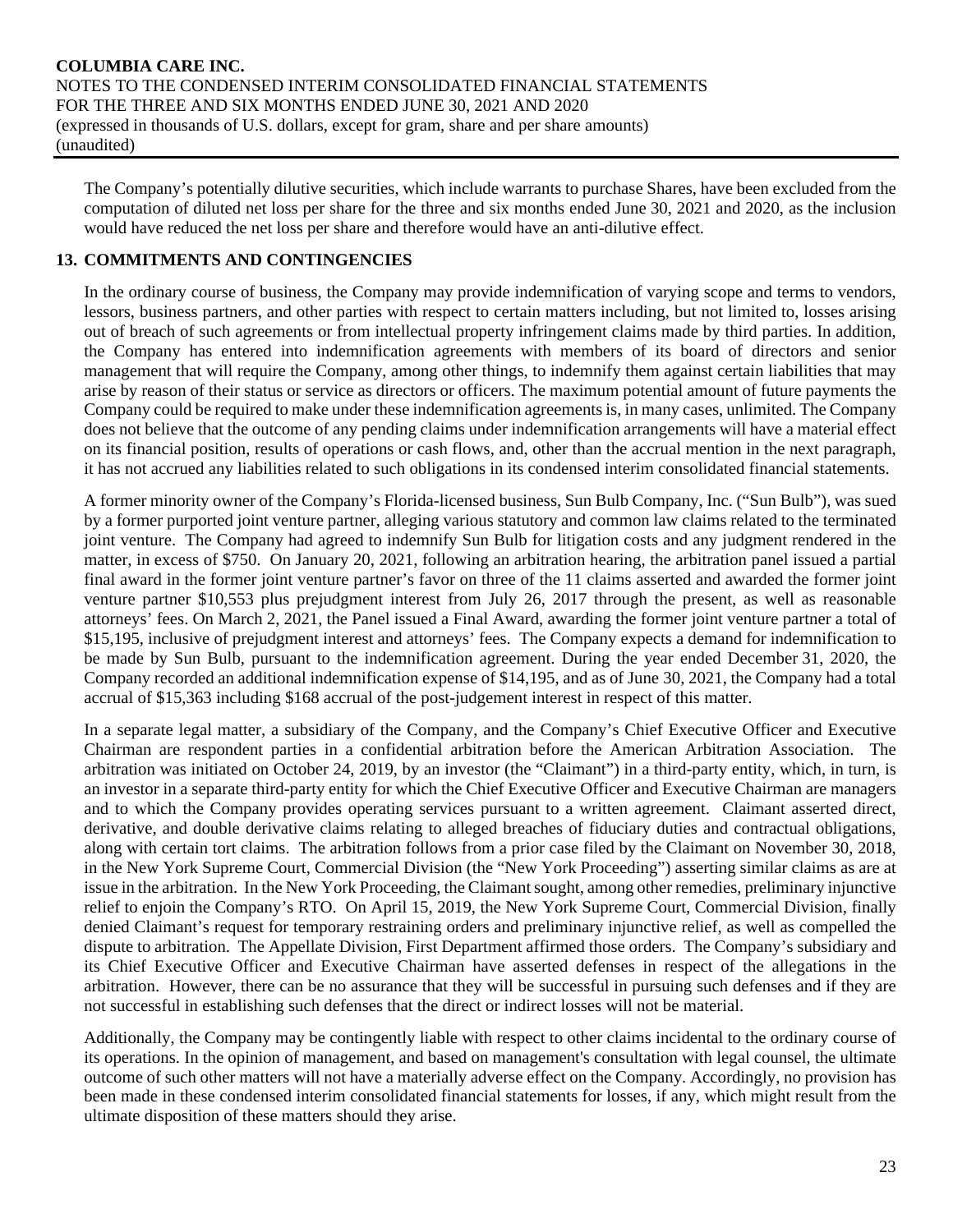# **14. FAIR VALUE MEASUREMENTS**

#### *Financial Instruments*

The following table presents the fair value of the Company's financial instruments that are measured at fair value on a recurring basis:

| June 30, 2021            | Level 1 |  |               |                   | <b>Level 2</b> |            | Level 3       |            |  | <b>Total</b> |  |
|--------------------------|---------|--|---------------|-------------------|----------------|------------|---------------|------------|--|--------------|--|
| Derivative liability     | \$      |  |               | $\qquad \qquad -$ | S              | 18,167     | <sup>\$</sup> | 18,167     |  |              |  |
| Contingent consideration |         |  |               |                   |                | (125, 230) |               | (125, 230) |  |              |  |
| <b>Biological assets</b> |         |  |               |                   |                | 48,277     |               | 48,277     |  |              |  |
|                          |         |  |               |                   |                | (58, 786)  |               | (58, 786)  |  |              |  |
|                          |         |  |               |                   |                |            |               |            |  |              |  |
| <b>December 31, 2020</b> |         |  |               |                   |                |            |               |            |  |              |  |
| Derivative liability     | \$      |  | $\mathcal{S}$ |                   | <sup>\$</sup>  | 17,109     | -S            | 17,109     |  |              |  |
| Contingent consideration |         |  |               |                   |                | (48,202)   |               | (48,202)   |  |              |  |
| <b>Biological assets</b> |         |  |               |                   |                | 18,752     |               | 18,752     |  |              |  |
|                          |         |  |               |                   |                | (12, 341)  |               | (12, 341)  |  |              |  |

During the periods included in these financial statements, there were no transfers of amounts between levels.

The following table summarizes the valuation techniques and key inputs used in the fair value measurement of level 3 financial instruments:

| <b>Financial asset/financial</b><br>liability | <b>Valuation techniques</b> | Significant unobservable<br>inputs                                                                                              | <b>Relationship of</b><br>unobservable<br>inputs to fair value                                                                                                                                                        |
|-----------------------------------------------|-----------------------------|---------------------------------------------------------------------------------------------------------------------------------|-----------------------------------------------------------------------------------------------------------------------------------------------------------------------------------------------------------------------|
| Derivative liability                          | Market approach             | <b>Conversion Period</b>                                                                                                        | Increase or decrease in<br>conversion period will<br>result in an increase or<br>decrease in fair value                                                                                                               |
| <b>Biological assets</b>                      | Market approach             | Market prices of cannabis<br>products, days in growth<br>cycle, stage of completion<br>in growth cycle, yield,<br>costs to sell | Increase or decrease in<br>market prices of cannabis<br>products, days in growth<br>cycle, stage of completion<br>in growth cycle, yield,<br>costs to sell will result in<br>an increase or decrease in<br>fair value |
| <b>Contingent Consideration</b>               | Market approach             | Risk adjusted discount rate<br>and forecasted EBITDA                                                                            | Increase or decrease in risk<br>adjusted discount rate and<br>forecasted EBITDA will<br>result in an increase or<br>decrease in fair value                                                                            |

The carrying amounts of cash and restricted cash, accounts receivable, deposits and other current assets, accounts payable, accrued expenses and other current liabilities like interest payable and payroll liabilities and short-term debt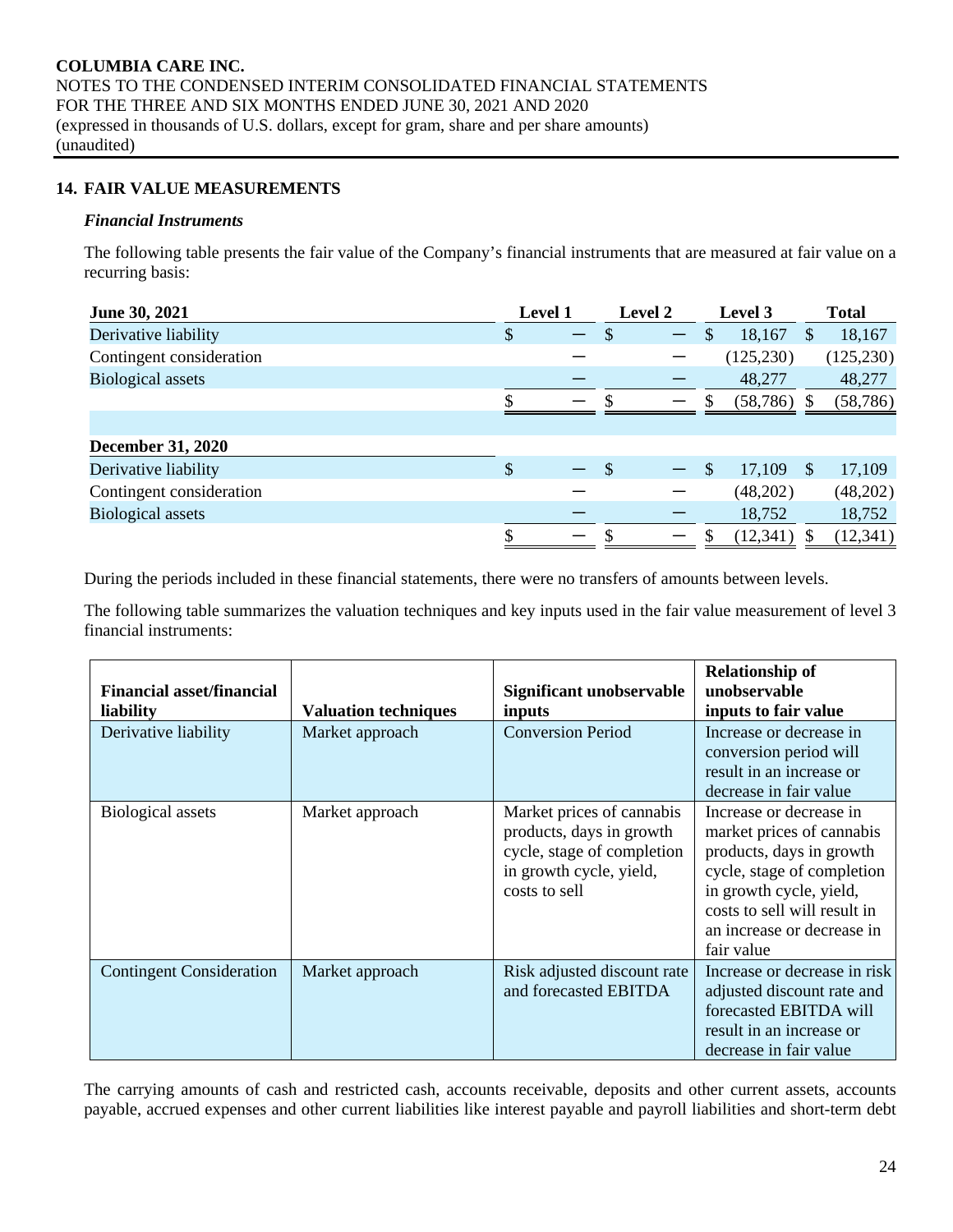as of June 30, 2021 and December 31, 2020 approximate their fair values because of the short-term nature of these items and are not included in the table above. The Company's note receivable, long term deposits and long-term debt approximate fair value due to the market rate of interest used on initial recognition.

# *Financial Risk Management*

The Company's long-term debt approximates fair value due to the market rate of interest used on initial recognition. The carrying value of notes receivable approximates fair value due to their historical collectability.

The Company is exposed in varying degrees to a variety of financial instrument related risks. A description of the Company's risk exposures and the impact on the Company's financial instruments is summarized below.

# *Credit Risk*

Credit risk is the risk of a potential loss to the Company if a customer or third party to a financial instrument fails to meet its contractual obligations. The maximum credit exposure as of June 30, 2021 and December 31, 2020 is the carrying amount of cash, notes receivable and accounts receivable. The Company provides credit to its customers in the normal course of business and has established credit evaluation and monitoring processes to mitigate credit risk but has limited risk as the majority of its sales are transacted with cash and as such, the Company does not have significant credit risk with respect to its customers. Through the Company's Columbia Care National Credit program, the Company provides credit to customers in certain markets in which the Company operates.

The risk exposure is limited to the carrying amounts at the statement of financial position date. The risk to cash deposits is mitigated by holding these instruments with regulated financial institutions. The Company periodically assesses the quality of the credit rating of these financial institutions. Notes receivable and trade accounts receivable credit risk arises from the possibility that principal and/or interest due may become uncollectible. The Company mitigates this risk by managing and monitoring the underlying business relationships.

# *Liquidity Risk*

Liquidity risk is the risk that the Company will not be able to meet its financial obligations associated with financial liabilities. The Company manages liquidity risk through the management of its capital structure. The Company's approach to managing liquidity is to estimate cash requirements from operations, capital expenditures and investments and ensure that it will have sufficient liquidity to settle obligations and liabilities when due.

# *Interest Rate Risk*

Interest rate risk is the risk that the fair value or future cash flows of the Company's financial instruments will fluctuate because of changes in market interest rates. The Company's cash deposits bear interest at market rates. The notes receivable and long-term debt bear a fixed rate of interest and therefore there is no interest rate risk associated with them.

#### *Foreign Exchange Risk*

Except for the derivative liability associated with the convertible debt, the Company does not have any significant financial instruments denominated in currencies other than the U.S. dollar and as such is not subject to significant foreign currency risk.

#### *Price Risk*

Price risk is the risk of variability in fair value due to movements in equity or market prices. The Company is subject to risk of prices to its products due to competitive or regulatory pressures.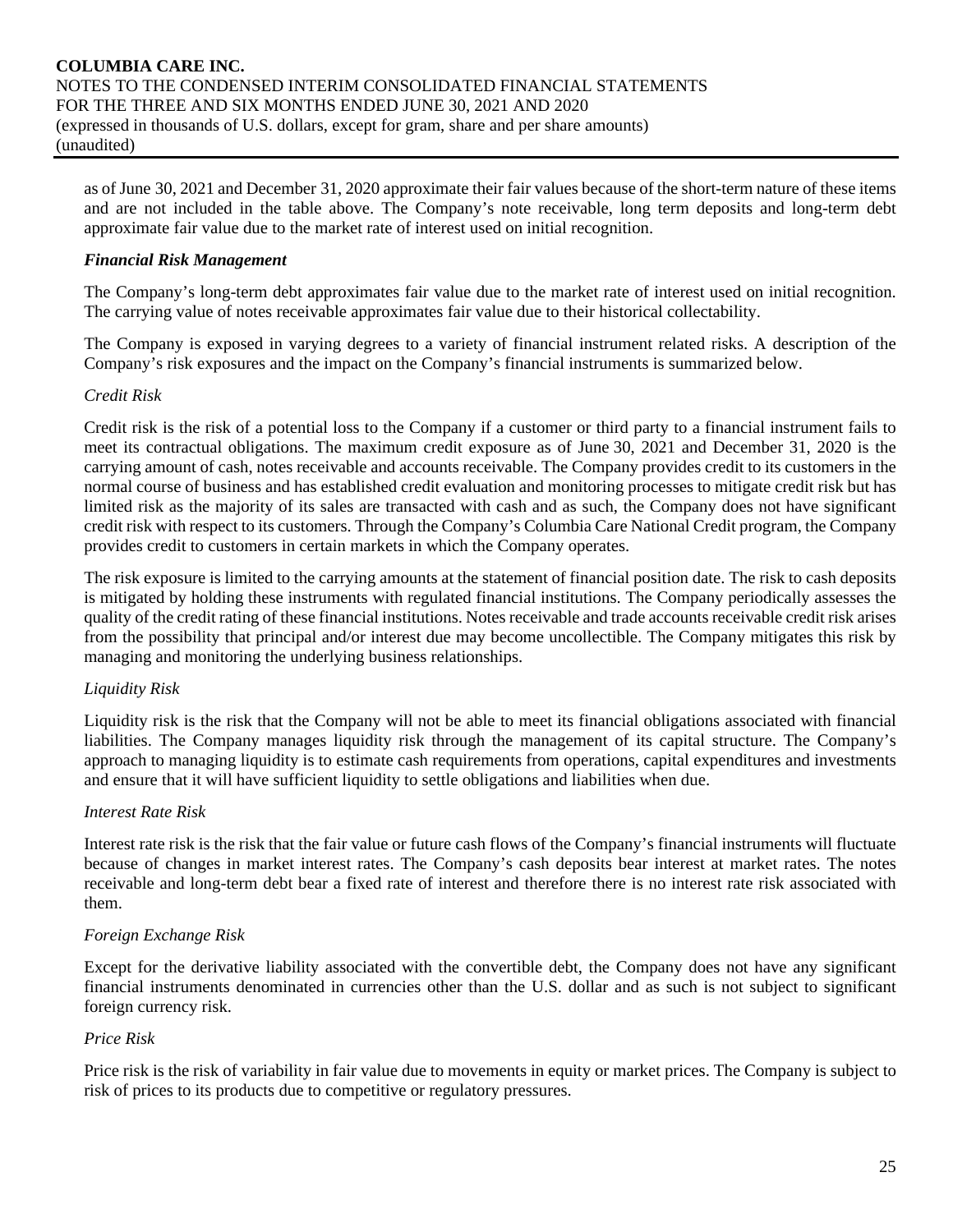#### **15. INTANGIBLE ASSETS**

Intangible assets consist of the following:

|                              |                 | <b>Customer</b> |            |  |               |  |         |
|------------------------------|-----------------|-----------------|------------|--|---------------|--|---------|
|                              | <b>Licenses</b> |                 | Trademarks |  | relationships |  | Total   |
| Cost                         |                 |                 |            |  |               |  |         |
| As of December 31, 2020      | 68,194          |                 | 33,043 \$  |  | 3.286         |  | 104,523 |
| <b>Business acquisitions</b> | 147,552         |                 | 32,109     |  | 11,590        |  | 191.251 |
| Balance of June 30, 2021     | 215,746         |                 | 65,152     |  | 14.876        |  | 295,774 |

|                                 | <b>Licenses</b>    | <b>Trademarks</b> | <b>Customer</b><br>relationships | Total     |
|---------------------------------|--------------------|-------------------|----------------------------------|-----------|
| <b>Accumulated depreciation</b> |                    |                   |                                  |           |
| As of December 31, 2020         | \$<br>$(3,097)$ \$ | $(1,028)$ \$      | $(56)$ \$                        | (4,181)   |
| Amortization                    | (3,638)            | (1.960)           | (329)                            | (5,927)   |
| Balance of June 30, 2021        | $(6,735)$ \$       | $(2,988)$ \$      | (385) \$                         | (10, 108) |

|                              | <b>Licenses</b> |                   | <b>Customer</b><br>Trademarks relationships | <b>Total</b> |
|------------------------------|-----------------|-------------------|---------------------------------------------|--------------|
| Cost                         |                 |                   |                                             |              |
| As of December 31, 2019      | $16,235$ \$     | $-$ S             | $-$ \$                                      | 16,235       |
| <b>Business acquisitions</b> |                 |                   |                                             |              |
| Balance of June 30, 2020     | 16.235          | $\hspace{0.05cm}$ | $\overline{\phantom{a}}$                    | 16.235       |

|                                 |   | <b>Licenses</b> | Trademarks relationships | Customer                 | <b>Total</b> |
|---------------------------------|---|-----------------|--------------------------|--------------------------|--------------|
| <b>Accumulated depreciation</b> |   |                 |                          |                          |              |
| As of December 31, 2019         | S | $(540)$ \$      | — \$                     | $-$ \$                   | (540)        |
| Amortization                    |   | (542)           |                          |                          | (542)        |
| Balance of June 30, 2020        |   | $(1,082)$ \$    | $\overline{\phantom{0}}$ | $\overline{\phantom{0}}$ | 1,082        |

During the three months ended June 30, 2021 and 2020, the Company recorded amortization expense of \$3,021 and \$271, respectively. During the six months ended June 30, 2021 and 2020, the Company recorded amortization expense of \$5,927 and \$542, respectively.

# **16. ASSETS HELD FOR SALE**

During the second quarter of 2020, management committed to a plan to sell its Puerto Rico operations. Accordingly, certain of the assets and liabilities held by the Company's Puerto Rico subsidiary are presented as a disposal group held for sale. Efforts to sell the disposal group have started and a sale is expected in 2021. This disposal did not represent a strategic shift of the Company that had or will have a major effect on the Company's operations and financial results. Accordingly, the assets and liabilities of Puerto Rico operations were not segregated and were presented as continuing operations in the condensed interim consolidated financial statements.